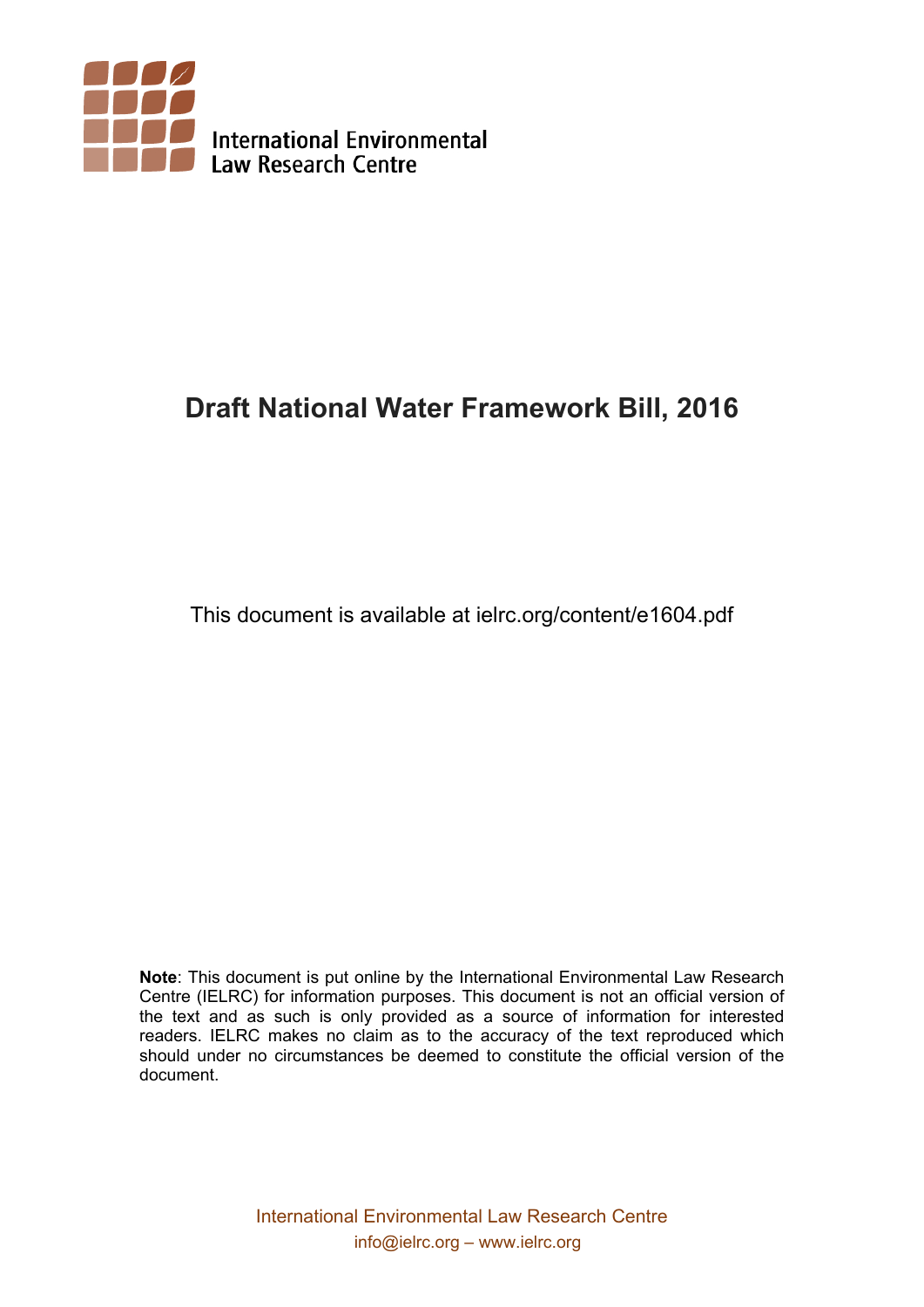# **DRAFT NATIONAL WATER FRAMEWORK BILL** 2016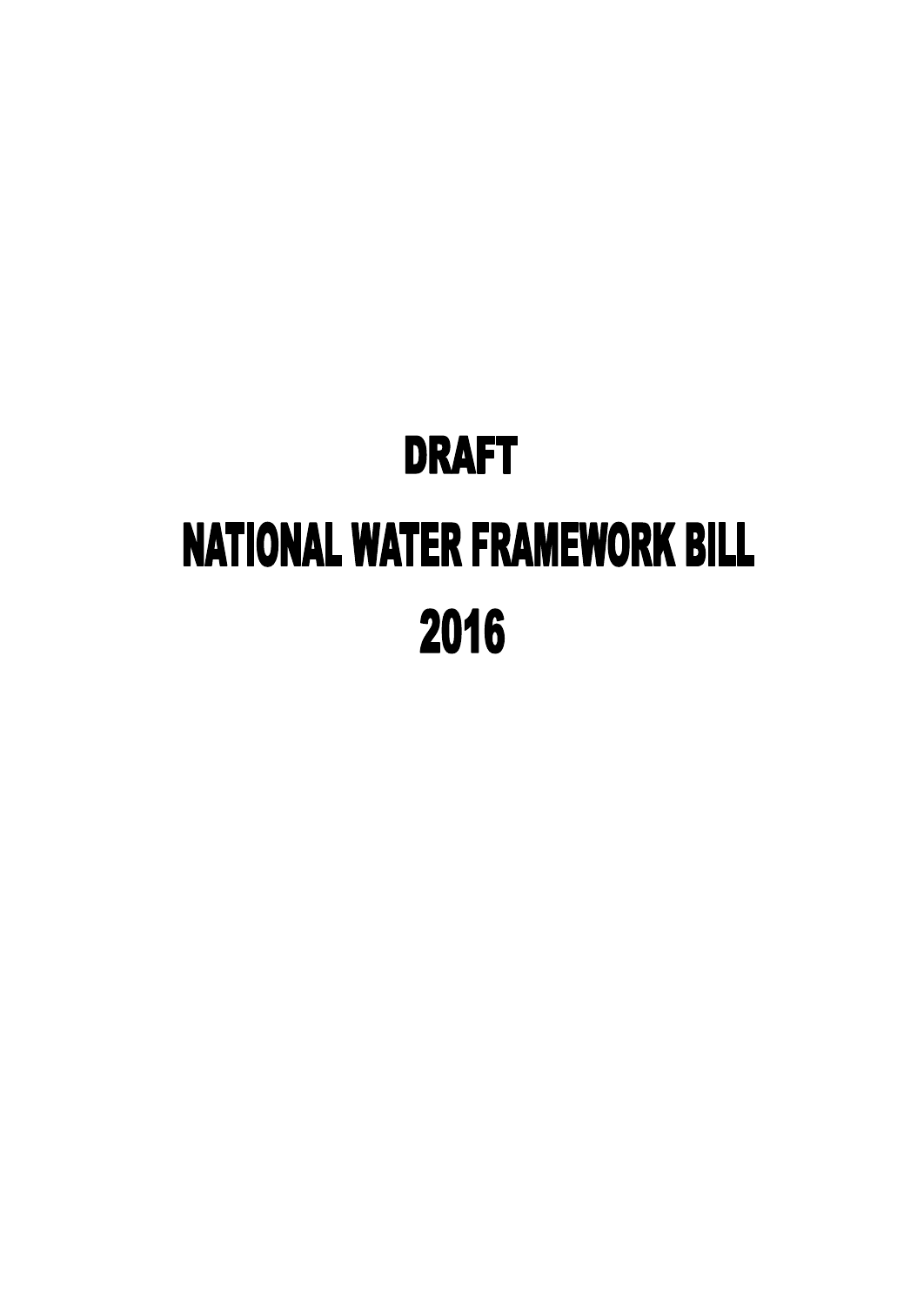## **DRAFT NATIONAL WATER FRAMEWORK BILL, 2016**

|             | 1.  |                                                                               |    |
|-------------|-----|-------------------------------------------------------------------------------|----|
|             | 2.  |                                                                               |    |
|             |     |                                                                               |    |
|             |     |                                                                               |    |
|             |     |                                                                               |    |
|             | 4.  | Water as a Common heritage and Resource, held in Public Trust _______ 6       |    |
|             | 5.  |                                                                               |    |
|             | 6.  | Sustaining Ecosystems Dependent on Water ________________________________7    |    |
|             | 7.  |                                                                               |    |
|             | 8.  |                                                                               |    |
|             |     | 9. Appropriate Treatment and Use of Wastewater ____________________________ 8 |    |
|             | 10. | Standards for Water Quality and Water Footprints _______________________ 8    |    |
|             | 11. |                                                                               |    |
| Chapter IV: |     | Integrated River Basin Development and Management ____________________9       |    |
|             | 12. | Integrated River Basin Development and Management ______________9             |    |
|             | 13. |                                                                               |    |
|             |     | 14. Convergence in Water Sector Schemes                                       | 11 |
|             |     |                                                                               |    |
|             | 15. |                                                                               |    |
|             | 16. |                                                                               |    |
|             | 17. | Adoption and Validity of the Water Security Plan _________________            | 13 |
|             | 18. |                                                                               |    |
|             | 19. |                                                                               | 14 |
|             | 20. |                                                                               | 14 |

#### **Co n t e n ts**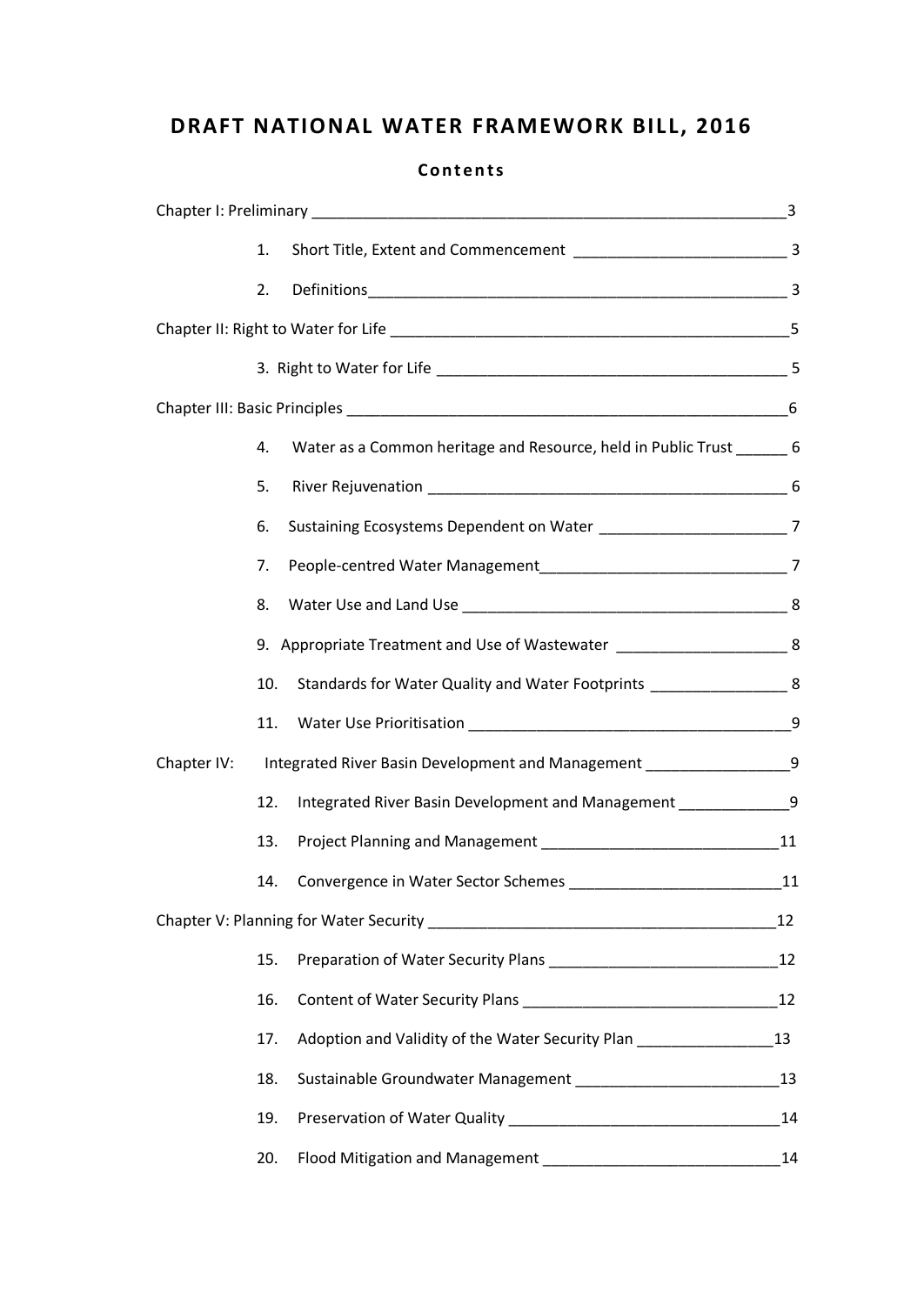| 21. |                                                                                      |    |  |  |
|-----|--------------------------------------------------------------------------------------|----|--|--|
| 22. |                                                                                      |    |  |  |
|     |                                                                                      |    |  |  |
| 23. |                                                                                      |    |  |  |
| 24. |                                                                                      |    |  |  |
| 25. |                                                                                      |    |  |  |
|     | Chapter VII: Access to and Transparency of Water Data, Promotion of Innovation and   |    |  |  |
| 26. |                                                                                      |    |  |  |
| 27. |                                                                                      |    |  |  |
| 28. | Promotion of Innovation and Knowledge Management__________________ 20                |    |  |  |
|     |                                                                                      |    |  |  |
| 29. | Water Conflicts: Inter-State River Water Disputes _______________________________ 21 |    |  |  |
| 30. |                                                                                      |    |  |  |
|     |                                                                                      |    |  |  |
| 31. |                                                                                      |    |  |  |
| 32. |                                                                                      |    |  |  |
| 33. | Power of the Central Government to make Rules __________________________ 24          |    |  |  |
| 34. |                                                                                      |    |  |  |
| 35. |                                                                                      |    |  |  |
|     | <b>Statement of Objects and Reasons</b>                                              | 24 |  |  |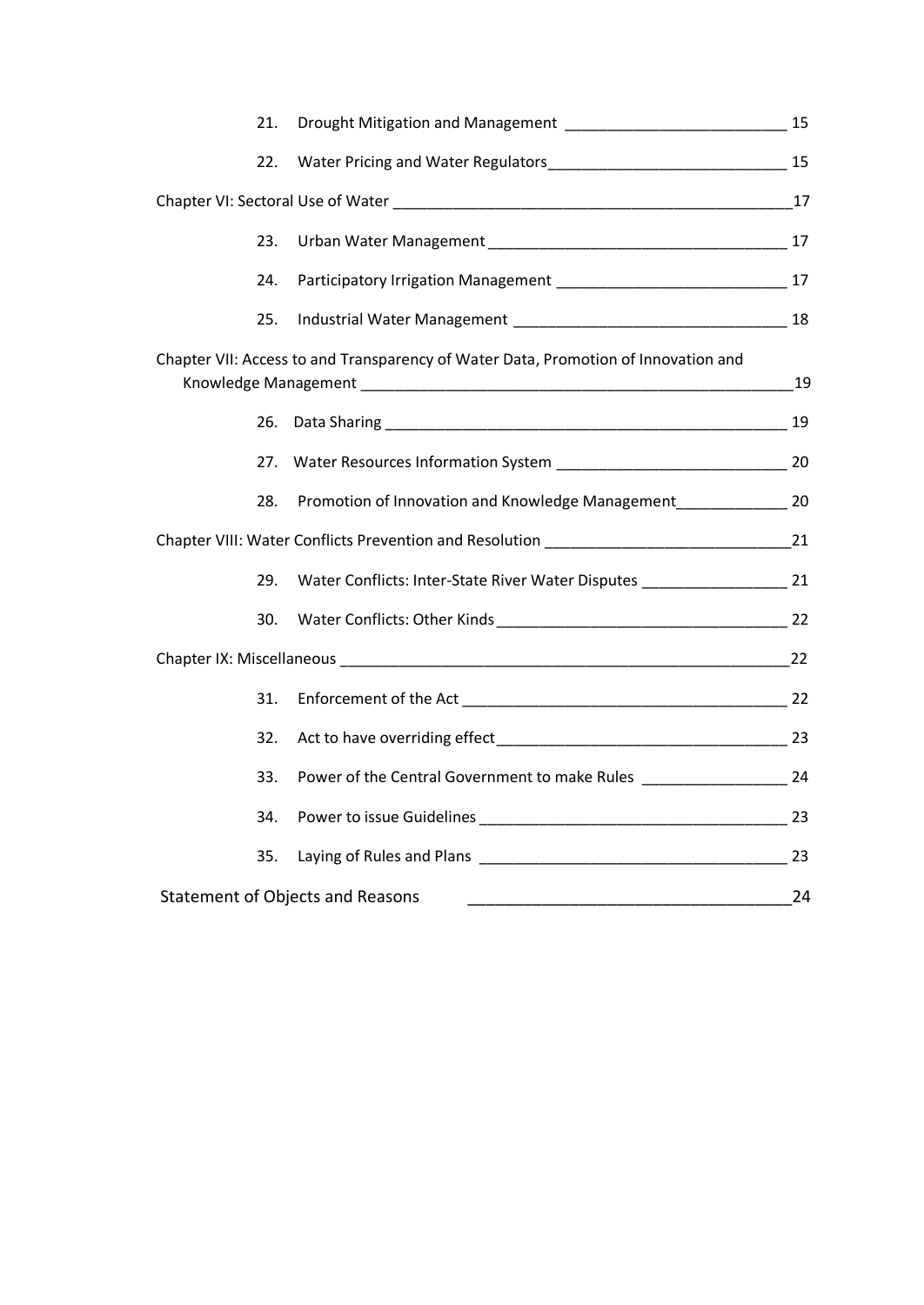## **DRAFT NATIONAL WATER FRAMEWORK BILL, 2016**

*AN ACT to provide an overarching national legal framework with principles for protection, conservation, regulation and management of water as a vital and stressed natural resource, under which legislation and executive action on water at all levels of governance, as also water-use and water-related actions by persons and their associations, public and private institutions and bodies corporate of all kinds, can take place, and for matters connected therewith and incidental thereto.* 

WHEREAS water is the common heritage of the people of India; is essential for the sustenance of life in all its forms; an integral part of the ecological system, sustaining and being sustained by it; a basic requirement for livelihoods; a cleaning agent; a necessary input for economic activity such as agriculture, industry, and commerce; a means of transportation; a means of recreation; an inseparable part of a people's landscape, society, history and culture; and in many cultures, a sacred substance, being venerated in some as a divinity;

AND WHEREAS water in all its forms and scales constitutes a hydrological unity, so that human interventions in any one form or scale are likely to have effects on others;

AND WHEREAS water is a finite substance in nature, circulating through the hydrological cycle for millennia;

AND WHEREAS ground water and surface water interact throughout all landscapes from the mountains to the oceans;

AND WHEREAS human interventions such as over-extraction of groundwater in the immediate vicinity of a river, destruction of catchment areas and river flood-plains have very negatively impacted river flows in India;

AND WHEREAS such a decrease in river flows, in turn, negatively impacts groundwater recharge in riparian aquifers in the vicinity of the river;

AND WHEREAS the fall in water tables and water quality, as also the drying up of rivers, has serious negative impacts on drinking water and livelihood security of the people of India, as also the prospects for economic growth and human development in the country;

AND WHEREAS each river basin, including associated aquifers, needs to be considered as the basic hydrological unit for planning, development and management of water, empowered with adequate authority to do the same;

AND WHEREAS water in its natural state is a common pool resource and the Supreme Court of India has applied the public trust doctrine to water;

AND WHEREAS the Supreme Court of India has recognised the fundamental right to water as integral to the right to life and has further specified variously the corresponding duties of the state;

AND WHEREAS water has to be protected and preserved for generations, calling for continuous and cohesive action with proactive planning and taking of all appropriate measures for its effective protection, conservation, regulation and management;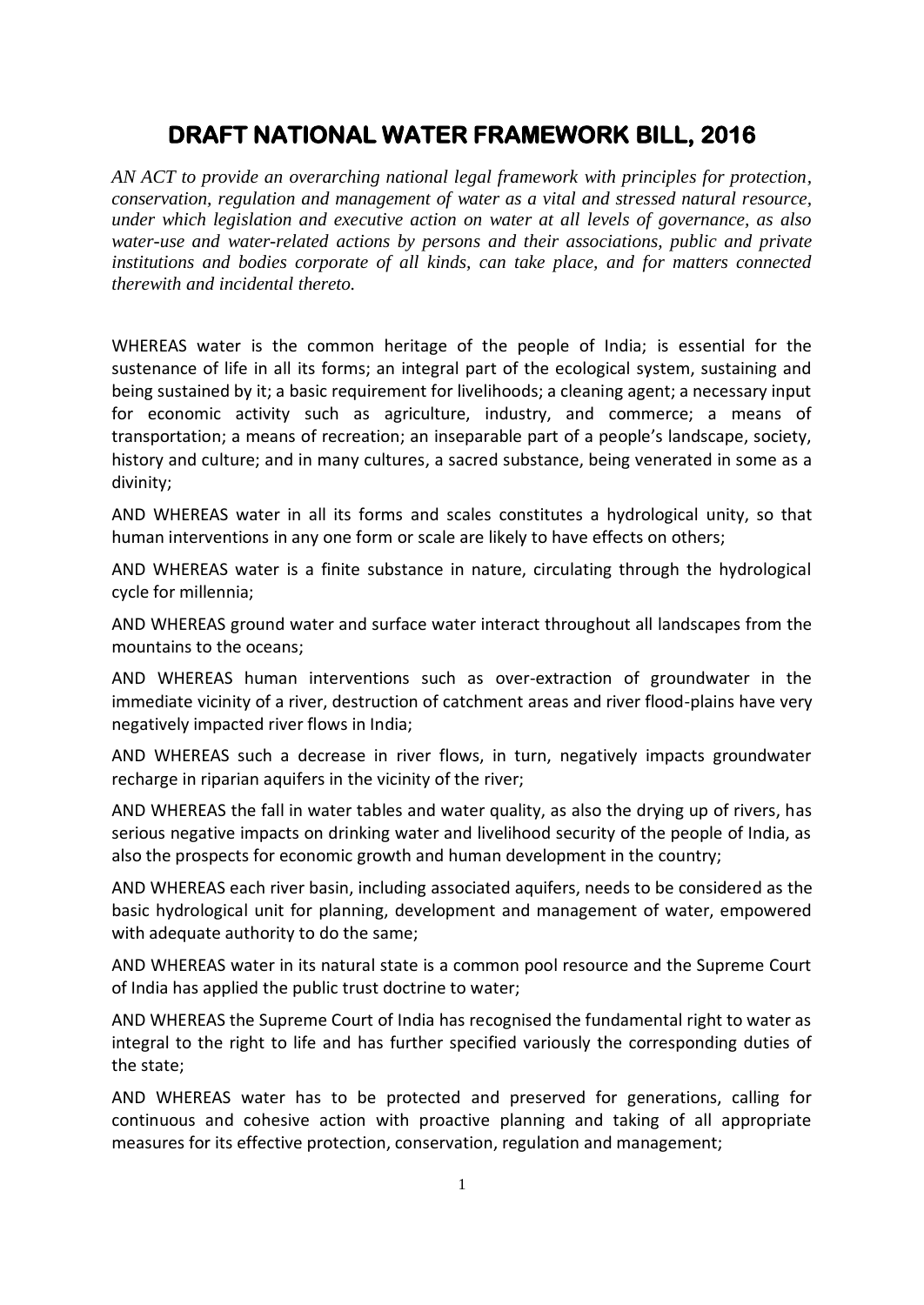AND WHEREAS water returns as waste or sewage or residue or effluent, often in unusable form, and sometimes contaminating water sources;

AND WHEREAS freshwater is coming under increasing pressure because of the processes of urbanisation and economic growth, leading to over-use/depletion, abuse, waste, scarcity, pollution, and overall unsustainability of the resource itself and of the ecological system of which it is a part;

AND WHEREAS the country is faced with recurrent droughts and floods, year after year, causing a serious crisis of life and livelihoods for millions of people;

AND WHEREAS the impacts of ongoing climate change on the global water cycle must be addressed pro-actively and damages caused by climate change-related events require adaptation measures;

AND WHEREAS existing legal provisions governing water have aggravated its unsustainable and iniquitous extraction creating a serious water crisis and denying access to water for life for large numbers of people;

AND WHEREAS it is the duty of the appropriate government to ensure water security for its people;

AND WHEREAS India has committed to meeting the United Nations Sustainable Development Goals by 2030;

AND WHEREAS conflicts over water across uses, users or regions over both surface and ground water are becoming more common by the day;

AND WHEREAS there are many different perceptions of and perspectives on water among people, States and groups, leading to divergences in approach, policy, doctrine, principle, law and institutional arrangements;

AND WHEREAS having regard to the foregoing it is desirable that there should be a broad national consensus on certain general approaches, concerns, directions, and principles, while leaving room for flexibility on specific detail within this broad consensus from State to State and from locality to locality, so as to bring about the prudent, wise, equitable, socially just, conflict-free, efficient, and sustainable use of water for a number of purposes;

AND WHEREAS it is provided in article 249 of the Constitution that Parliament haspower to make laws for the States with respect to the matters aforesaid;

AND WHEREAS in pursuance of clause (1) of article 252 of the Constitution resolutions have been passed by all the Houses of the Legislatures of the States of .....to the effect that the matters aforesaid should be regulated in those States by Parliament by law;

BE it enacted by Parliament in the Sixty-Ninth year of the Republic of India as follows:-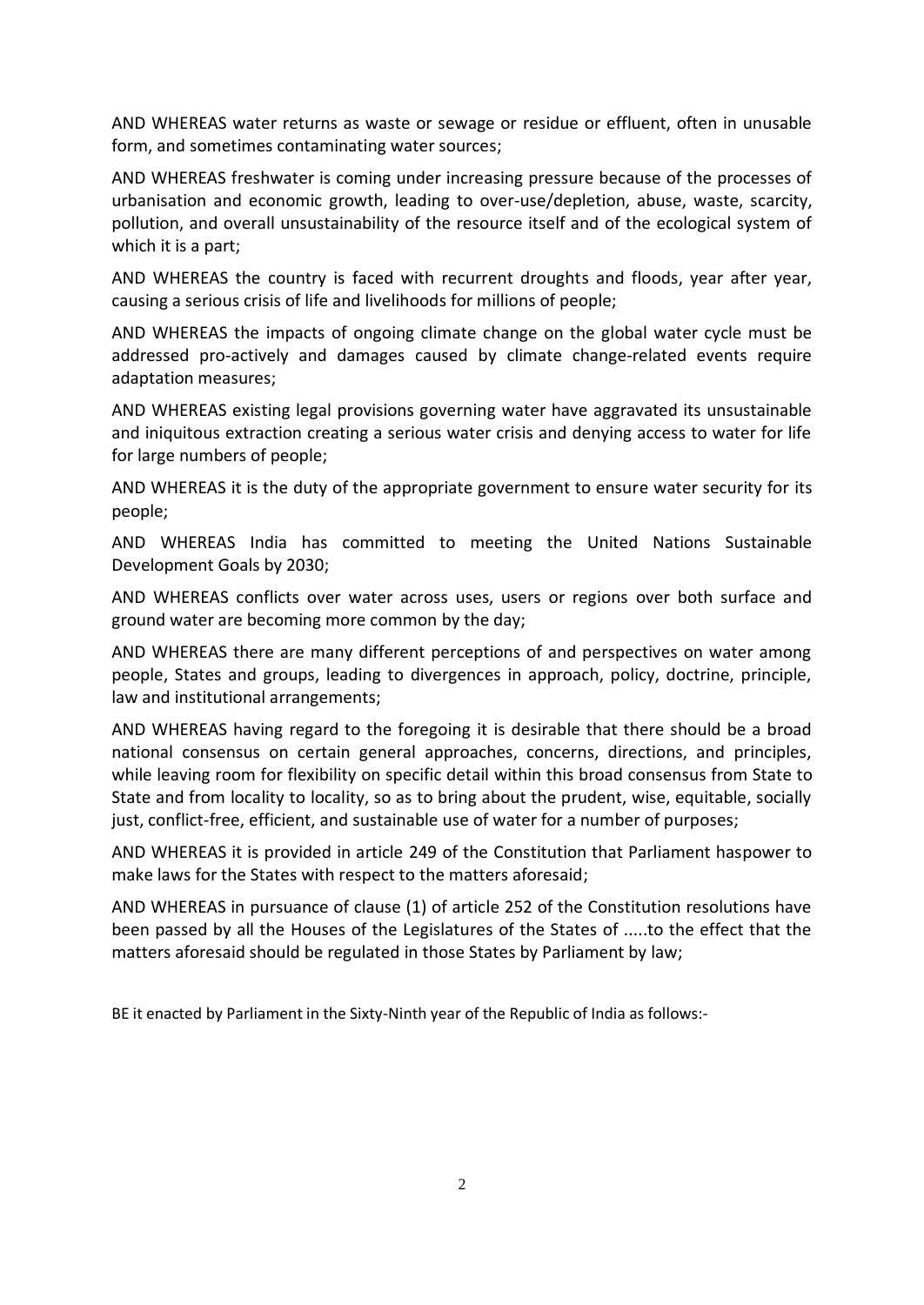#### *Chapter I: Preliminary*

#### **1.Short Title, Extent and Commencement – (1) This Act may be called the National Water Framework Act, 2016.**

- (2) It applies in the first instance to the whole of the States of………….. and the Union Territories; and it shall apply to such other States which adopt this Act by resolution passed in that behalf under clause (1) of Article 252 of the Constitution.
- (3) It shall come into force, at once in the States of……… and in the Union Territories and on the date of adoption in any other State which adopts this Act under clause (1) of Article 252 of the Constitution on the date of such adoption and any reference in this Act to the commencement of this Act shall, in relation to any State or Union territory, mean the date on which this Act comes into force in such State or Union territory.
- **2. Definitions – (1) In this Act, unless the context otherwise requires:-**
- a) 'Appropriate Government' is the authority at the lowest possible administrative level, including in relation to interstate rivers and river valleys, the Central Government, the State Government and local self-government institutions, both rural and urban;
- b) 'Aquifer' means a geological formation, group of formations or part of a formation that is sufficiently porous and permeable to yield a significant quantity of water to a well or spring;
- c) 'Base flow' means that portion of a stream flow that is contributed by groundwater from an aquifer. In other words, it is the discharge of groundwater into a stream channel;
- d) "Basin States" are States and/or Union Territories, the territory of which includes any part of the Basin;
- e) 'Corporatisation' means the conversion of a government body or agency into a company or corporation;
- f) 'Differential Pricing' means different pricing of water for different uses and for different classes of users within the same use;
- g) 'Ecological integrity' means the natural condition of water and other resources sufficient to ensure proper integration of biological, chemical and physical aspects of the aquatic and terrestrial environment;
- h) 'Environmental flows' refer to the quality, quantity, and timing of water flows required to maintain the components, functions, processes, and resilience of aquatic ecosystems that provide goods and services to people
- i) 'Full cost recovery pricing' or 'full economic pricing' means pricing a good or service so as to recover all the costs, direct and indirect, including both Operation and Maintenance costs and capital-related costs, involved in the production and/or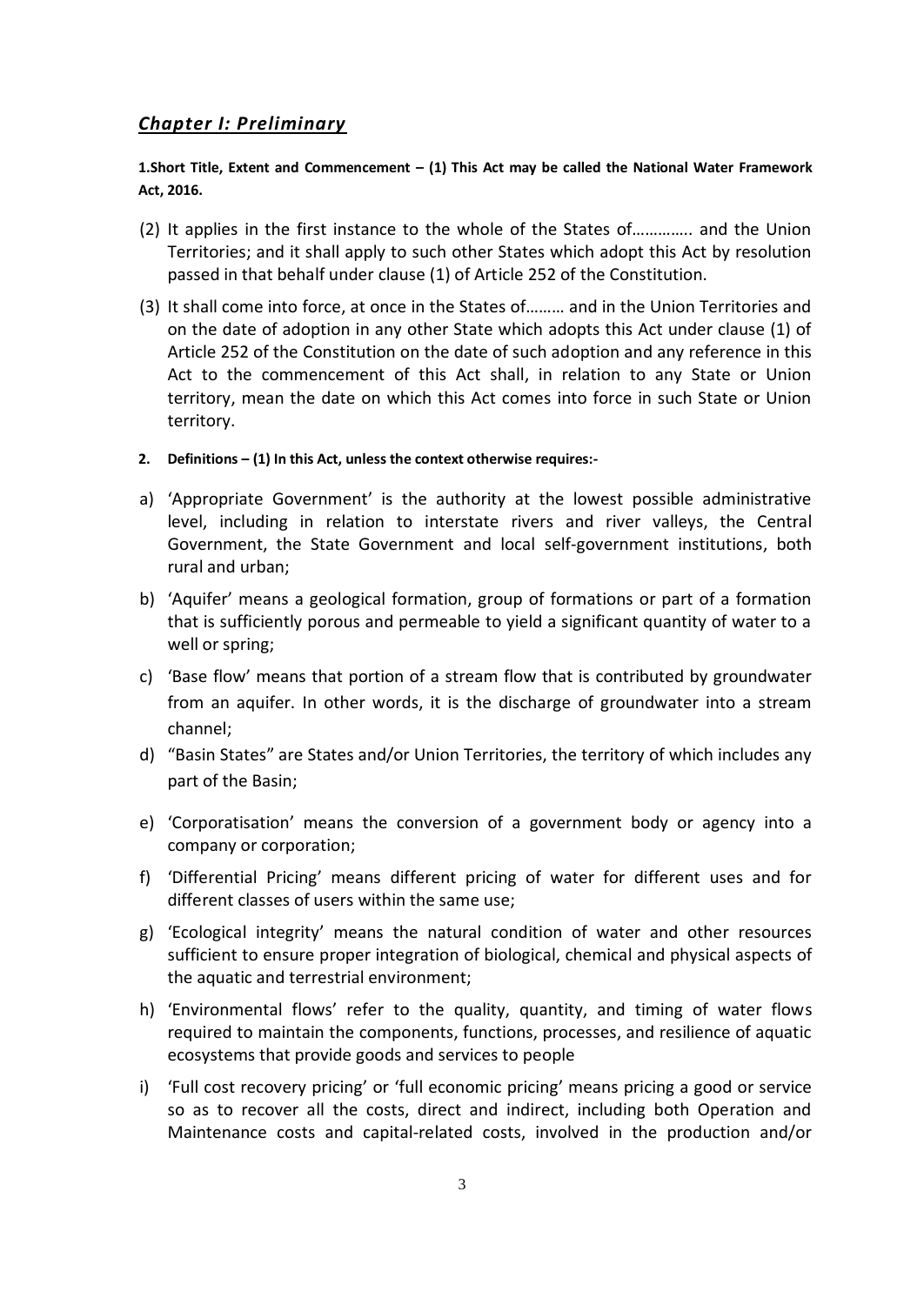supply of that good or service, without any concession or subsidisation or underpricing of any kind;

- j) 'Groundwater' means water occurring under its natural state, where it exists below the surface in the zone of saturation whereby it can be extracted through wells or any other means or emerges as springs and base flows in streams and rivers; andin its natural state, it is a common pool resource;
- k) 'IndiaWRIS' means web based India Water Resources Information System, developed by MoWR, GoI for water related data of India on geographical information system platform;
- l) 'Integrated river basin development and management' means the process of formulating and implementing a course of action involving natural, agricultural, and human resources of a river basin therewith taking into account the social, economic and institutional factors operating in a river basin to achieve specific objectives;
- m) 'Irrigation Service Fees' means the charge for use of irrigation water by farmers in the command area;
- n) 'Livelihood' means an activity or occupation or employment including selfemployment that provides sustenance at defined minimum levels to an individual or family but does not necessarily generate a surplus;
- o) 'Non-point source of pollution' means pollution from diffuse sources, such as polluted runoff from agricultural areas draining into a river, or wind-borne debris;
- p) 'Overdrawal of groundwater' means drawal or extraction of groundwater in excess of average annual replenishable recharge of the aquifer;
- q) 'Participatory Approach' means and refers to the active association and involvement of the primary stakeholders in policy-formulation, project-planning or implementation, or activity, scheme, programme, project or institutional arrangements of any kind;
- r) 'Precautionary principle' means the principle that advocates the adoption of a cautious approach, including anticipatory preventive or mitigatory action, towards an activity that holds the possibility of causing harm to human beings or the environment, even if that possibility is not fully established scientifically, with the onus of proving that there will be no such harm resting on the proposer of the activity;
- s) 'Prescribed' means prescribed by rules made under this Act;
- t) 'Privatisation' means the transfer of a government body or institution or a public enterprise to private ownership, or the transfer of a governmental or public sector activity to a private bodyor privatisation of the resource itself;
- u) 'Public trust' means the doctrine that the state at all levels holds natural resources in trust for the community;
- v) 'Rainwater harvesting' means capturing and conserving rainwater or retarding runoff through various structures either for the direct use of the stored waters or for recharging groundwater aquifers; and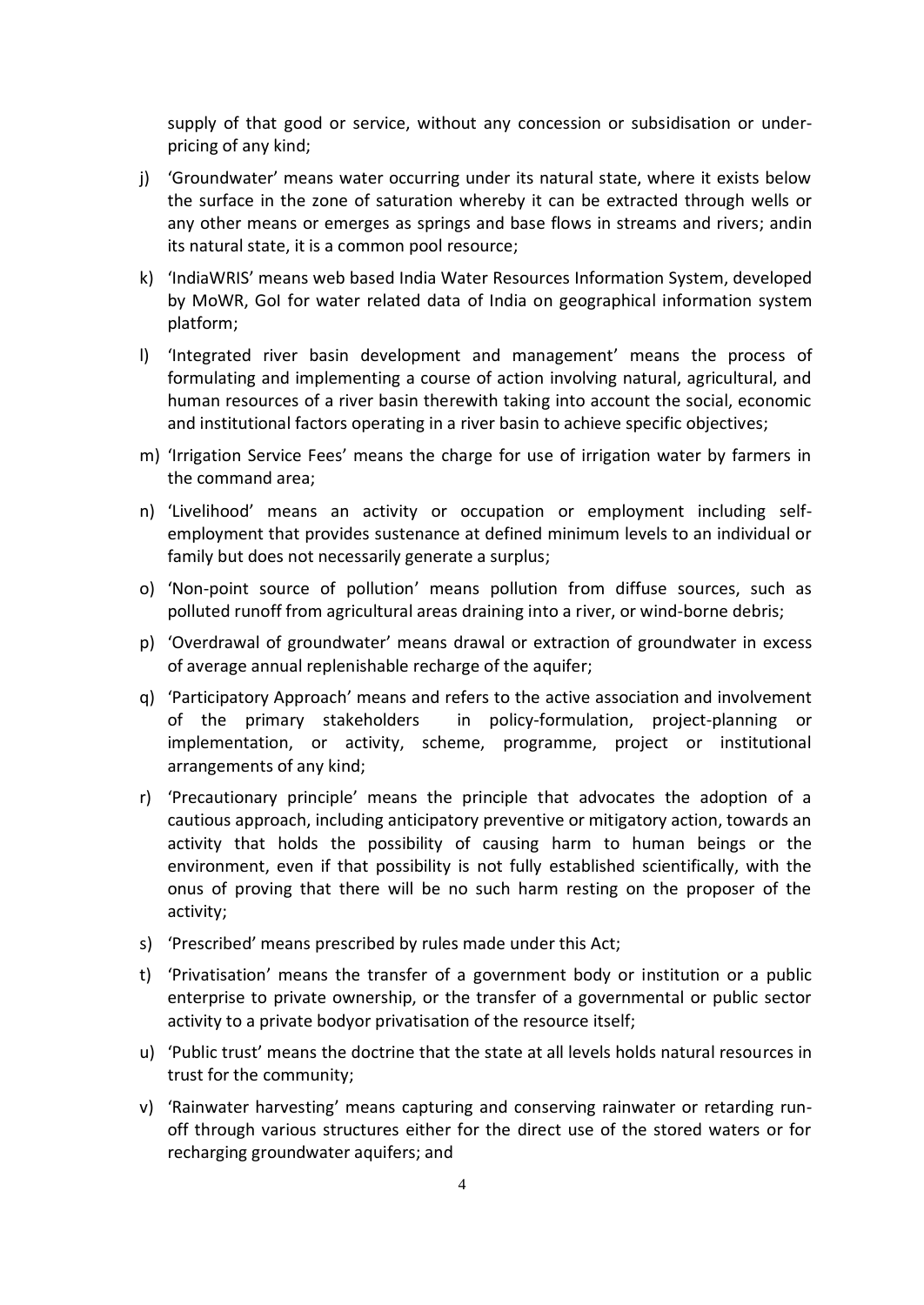- w) 'River basin' means the area drained by a river and its tributaries including associated aquifers, that is, the total area within which whatever precipitation or runoff occurs will, except for evaporation, eventually find its way to the river or one of its tributaries and associated aquifers;
- x) "Sub-Basin" means a hydrologic unit or hydrologic sub unit of the river basin, divided for technical or administrative convenience and meaning of the term "Basin" shall stand extended to such smaller units;
- y) 'Sustainable use' means the use of water that ensures continued availability for present and future generations, without depletion or deterioration or dysfunctionality, and the continued healthy function of the related ecological system;
- z) 'Sustenance agriculture' means agriculture as a means of sustaining life, including nourishment;
- aa) 'Water footprint' means the total volume of water directly used and thewater embodied in goods and services used, by an individual or community or country as a whole, or by an industry or business in its production or other commercial activity;
- bb) 'Water for life' means the basic safe water requirements for realising the fundamental right to life of each human being, including drinking, cooking, bathing, sanitation, personal hygiene and related personal or domestic uses, with an additional requirement for women for their special needs; and includes water required for domestic livestock;
- cc) 'Watershed' means the ridge or line of high land separating two areas such that rainwater falling on one side of the line drains on that side and cannot pass to the other side; by extension, the area bounded by the ridge; generally used to denote a small local area bounded by low ridges, but sometimes also a large area bounded by high hills.
- (2) Words and expressions used in this Act, but not defined, shall have the meaning assigned to them in any other law in this regard in force as the case may be.

#### *Chapter II: Right to Water for Life*

**3. Right to Water for Life –** (1) Every person has a right to sufficient quantity of safe water for life within easy reach of the household regardless of, among others, caste, creed, religion,community, class, gender, age, disability, economic status, land ownership and place of residence:

Provided that the precise quantity of safe water for life shall be determined by the appropriate government from time to time.

(2) Every drinking water supply agency shall comply with the Manual of the Central Public Health and Environmental Engineering Organization, Bureau of Indian Standards specifications or standards adopted by the appropriate government as modified or revised from time to time.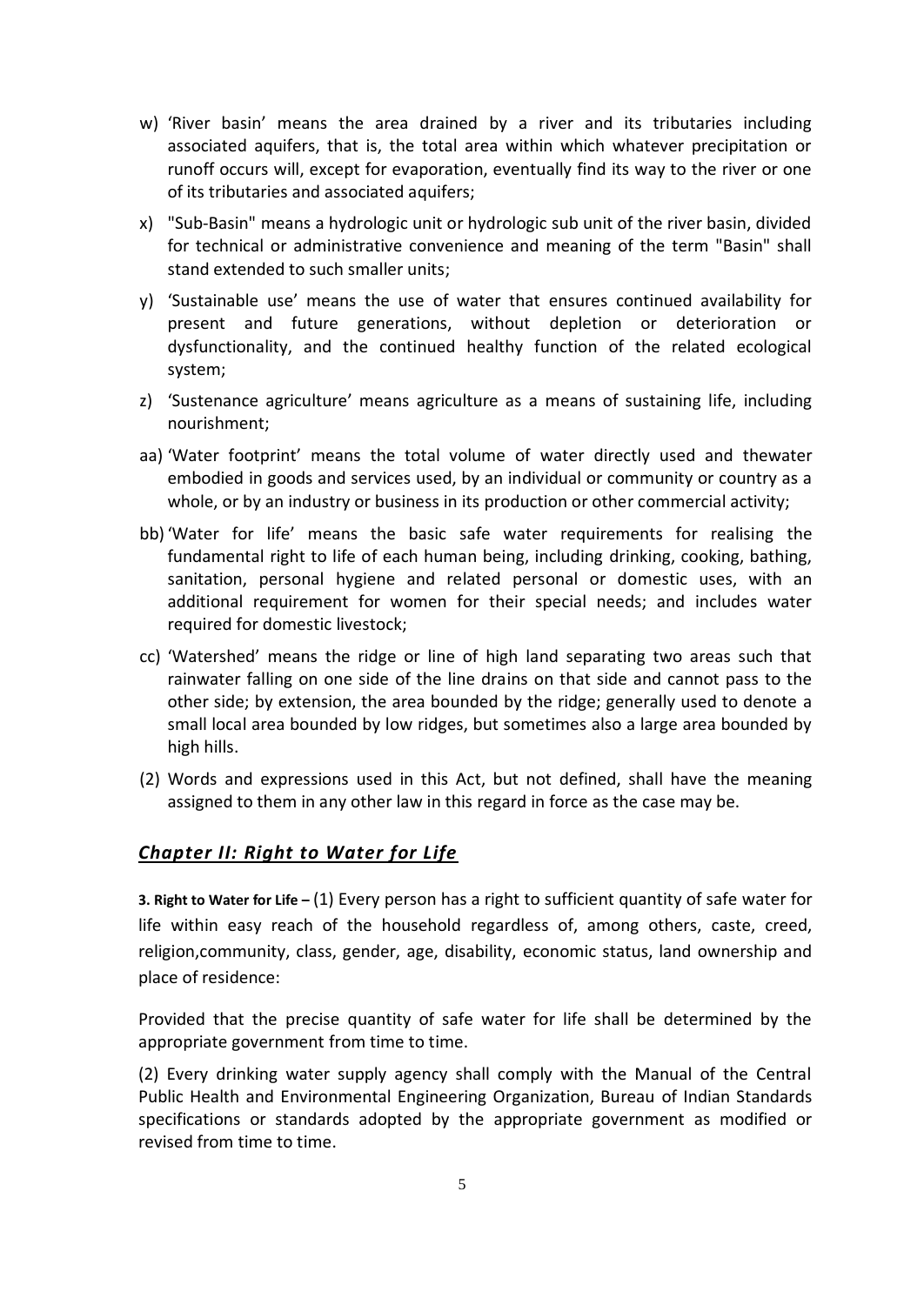(3) The state's responsibility for ensuring every person's right to safe water for life shall remain even when water service provision is delegated to a private agency and in case of such delegation, the right of persons to safe water for life and the duty of the state to provide the same shall remain in force:

Provided that such a delegation of water service provision to a private agency will, in no event, constitute the privatisation of water

#### *Chapter III: Basic Principles*

**4. Water as a Common heritage and Resource, held in Public Trust –** (1) Water is the common heritage of the people of India, held in public trust, for the use of all, subject to reasonable restrictions, to protect all water and associated ecosystems. In its natural state, such as river, stream, spring, natural surface water body, aquifer and wetland, water is a common pool resource, not amenable to ownership by the state, communities or persons.

(2) The state at all levels holds water in public trust for the people and is obliged to protect water as a trustee for the benefit of all:

Provided that the responsibility of the state as public trustee shall remain even if some of the functions of the state in relation to water are entrusted to any public or private agency.

- (3) Water in its primary aspect as a sustainer of human life shall take precedence over other uses of water, such as agricultural, industrial, commercial, and other uses.
- (4) It shall be the duty of the state at all levels and all categories of water users, to protect, preserve and conserve all water sources, and pass them on to the next generation.

**5. River Rejuvenation –** (1) The appropriate government shall strive towards rejuvenating river systems with community participation, ensuring:

(a) 'Aviral Dhara'- continuous flow in time and space including maintenance of lateral, horizontal and vertical connectivity of flow in each river system;

- (b) 'Nirmal Dhara'- unpolluted flow so that the quality of river waters is not adversely affected by human activities; and
- (c) 'Swachh Kinara' clean and aesthetic river banks with ecological integrity, keeping the river banks as close as possible to natural conditions along with riparian vegetation in the midlands and plains and mangroves in the coastal areas:

Provided that rejuvenation efforts as aforesaid shall focus on conservation and restoration of the river basin, integrating participatory watershed management and recycle-reduce-and-reuse principles, recognizing that healthy river systems are essential for sustainable development.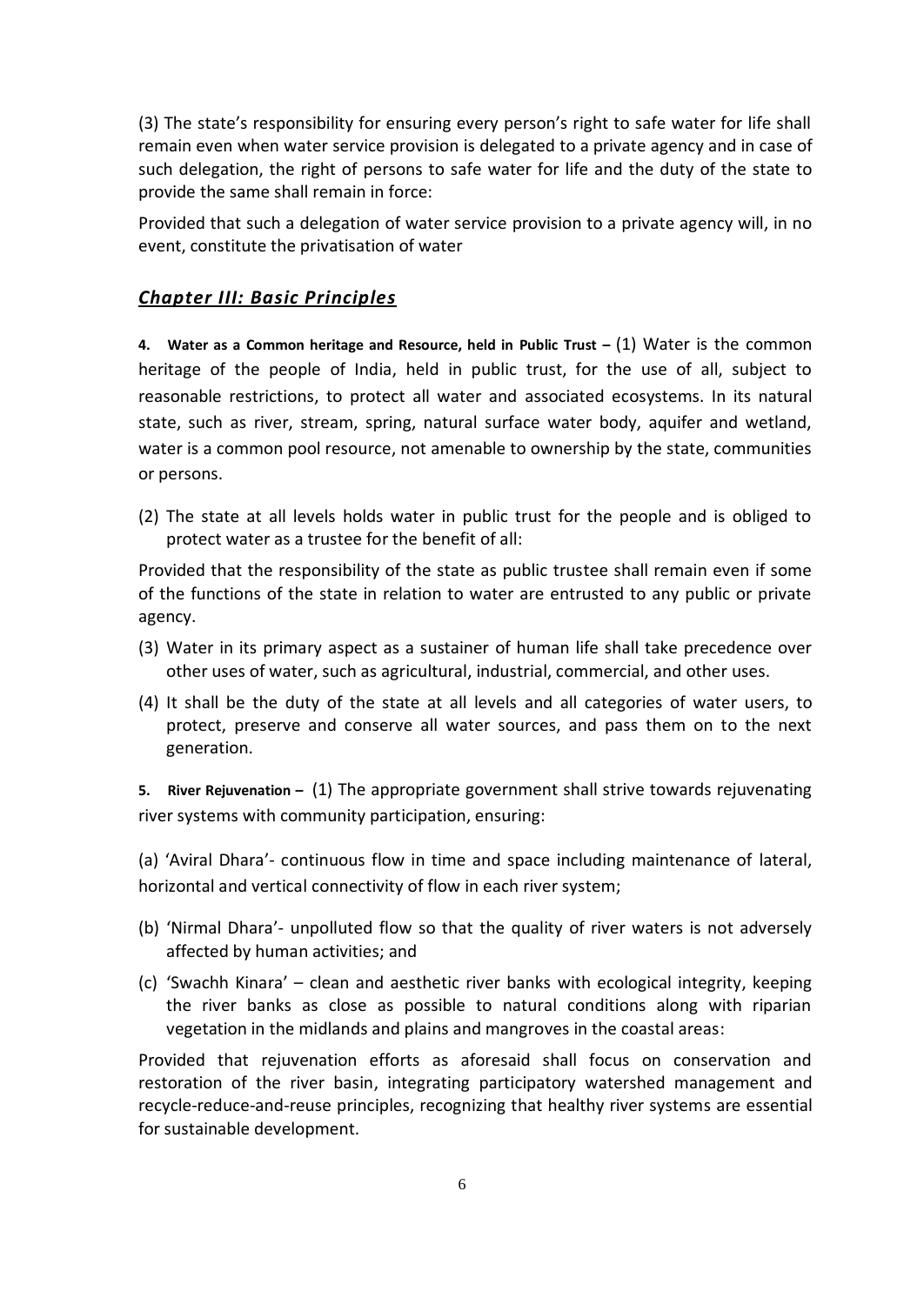(2) Recognising the integral link between aquifers and river flows, the appropriate government shall strive towards rejuvenation of depleted and stressed aquifers falling within its jurisdiction on a scientific basis, with emphasis on community participation, leading to sustainability of the aquifer:

Provided that wherever the quality of the groundwater has deteriorated, the appropriate government shall undertake aquifer remediation to restore the quality by taking appropriate measures.

**6. Sustaining Ecosystems Dependent on Water –** (1) The appropriate Government shall take all measures to protect the ecological integrity necessary to sustain ecosystems dependent on waters.

(2) Rivers, water bodies, aquifers and wetlands shall be recognised as ecological systems both in themselves and also as parts of larger ecological systems, and protected from over-use/depletion, abuse, pollution/contamination, and degradation.

(3)There shall be minimum interference in existing natural river flows; in the natural state of water bodies and wetlands and in floodplains and riverbeds, which shall be recognised as integral parts of the rivers themselves.

(4) Rivers shall be protected from construction on their floodplains and from sand mining.

(5) Where water sources, catchments, drainage paths, river flows, water bodies, aquifers, wetlands, flood plains or riverbeds have already been encroached upon or interfered with, efforts shall be made to stop further encroachment or interference and reverse the adverse impact already made, to the utmost extent possible.

(6) Environmental flows adequate to preserve and protect a river basin as a hydrological and ecological system shall be maintained and a portion of river flows should be kept aside to meet ecological needs ensuring that the low and high flow releases are proportional to the natural flow regime, including base flow contribution;

(7) In the case of rivers regulated by dams, reservoir operations should be such as to ensure better downstream flows;

(8) The protection, conservation, regulation and management of water shall be carried out by the appropriate Government in a manner that is sustainable, equitable, transparent, accountable and participatory.

**7. People-centred Water Management –** (1) People-centred decentralised water management, for both surface and ground water, including local rainwater harvesting, watershed development and participatory irrigation management, shall be prioritised, while recognizing, encouraging and empowering local initiatives.

(2) Customary laws, which form part of traditional wisdom and practices on water management, shall be given due recognition and promoted by the appropriate government, provided they are non-discriminatory.

(3) Endeavour shall be made, wherever possible to evolve working relationships between the non-discriminatory informal community institutions for water-related activities and the formal institutions of local governance, including local authorities.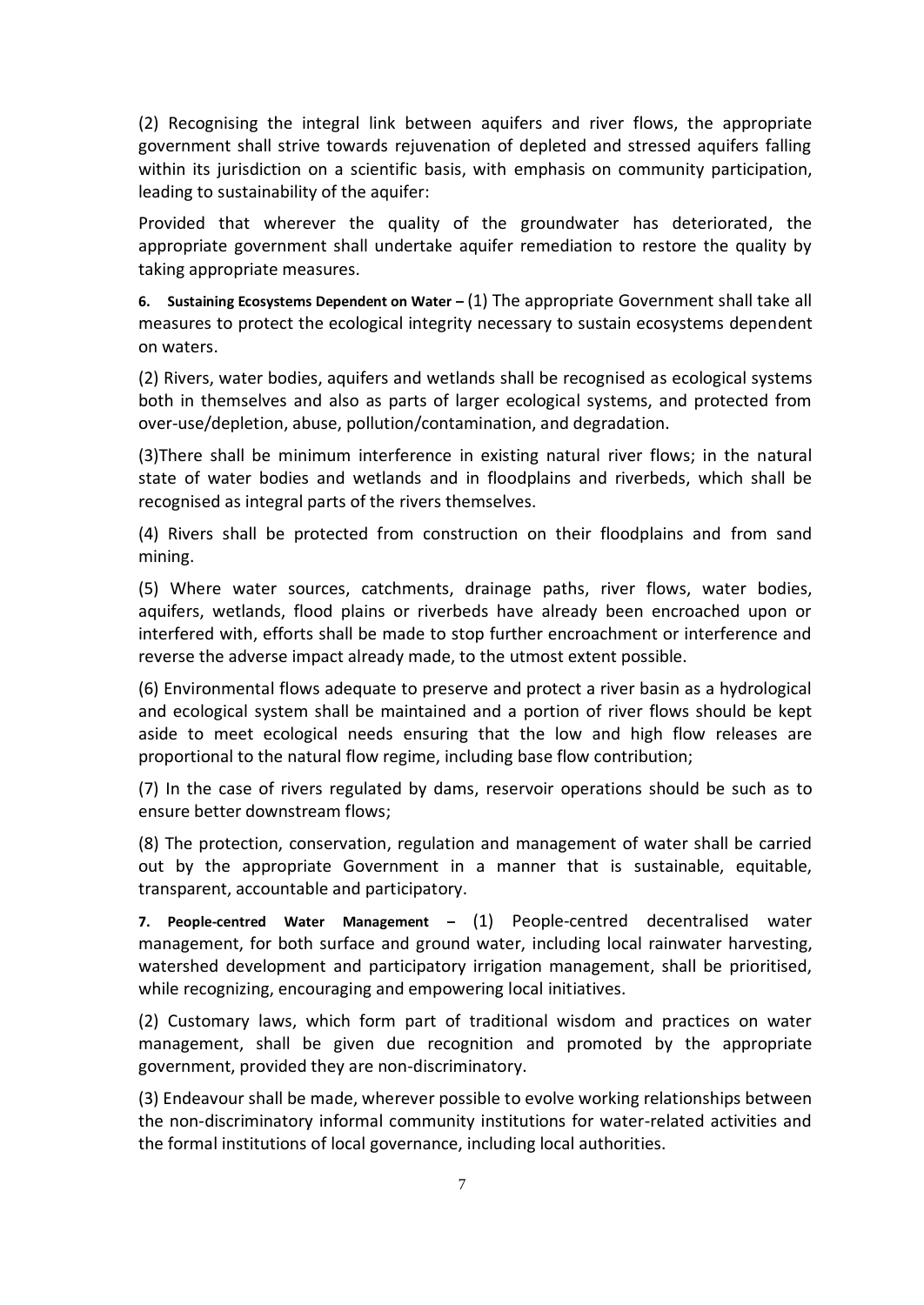**8. Water Use and Land Use –** (1) Water use decisions shall have due regard to the land use appropriate to the relevant area, and in turn, the proper land use for an area shall be decided with due regard to the availability of water.

(2) Demand management of water shall be implemented, especially through evolving a sustainable agricultural system which economizes on water use and maximizes social and ecological value from water, while bringing in equity in use of water and avoiding waste.

**9. Appropriate Treatment and Use of Wastewater –** (1) The appropriate Government shall make all efforts for appropriate treatment of wastewater and its gainful utilisation.

(2) The appropriate Government shall evolve and implement economic models that promote sustainability of recycle-reduce-and-reuse of water resources, while ensuring adherence to principles of equity.

**10. Standards for Water Quality and Water Footprints –** (1) There shall be binding national water quality standards for every kind of water use.

(2) There shall be binding national water footprint standards for every activity or product and it shall be the duty of the appropriate Government at all levels, and all categories of water users, to endeavour to reduce their water footprint at every level:

Provided that the demand of water for various uses shall be assessed in accordance with such standardized water footprints and such assessment shall be appropriately incorporated in inter-sectoral, inter-regional and inter-State allocation of water and in preparation of Water Security Plans as per Section 15.

(3) Water quality and quantity are interlinked and need to be managed by the appropriate Government in an integrated manner, consistent with broader environmental management approaches including the use of economic incentives and penalties.

**11. Water Use Prioritisation –** (1) The first priority and charge on water shall be meeting the right to water for life, followed by allocation for achieving food security, supporting sustenance agriculture, sustainable livelihoods and eco-system needs.

(2) Inter se allocations of water among these priorities, other than water for life, shall be as determined by the appropriate Government, with reference to local circumstances such as local climate, land and soil characteristics, water availability, prevalent activities and livelihoods, and the land-uses indicated by those circumstances.

(3) Available water, after meeting the above priorities, should be allocated for other uses, in a manner to promote its conservation and efficient use:

Provided that these uses of water are consistent with the objective of sustaining aquifers and ecosystems indispensable to the long-term sustenance of the resource.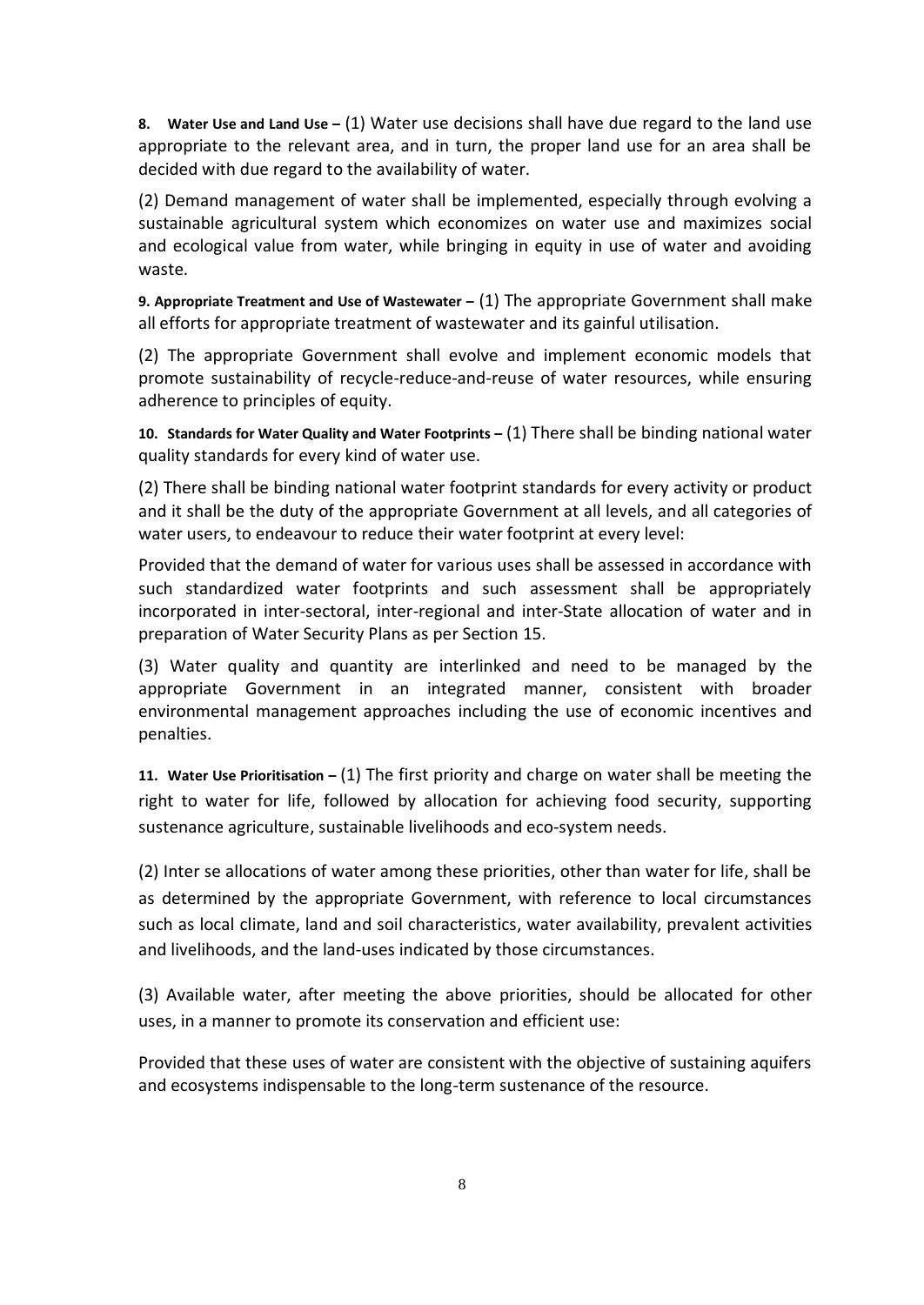#### *Chapter IV: Integrated River Basin Development and Management*

**12. Integrated River Basin Development and Management –** (1) A river basin, including associated aquifers, shall be considered as the basic hydrological unit for planning, development and management of water.

(2) Each Basin State shall make best efforts to integrate appropriately the management of waters with the management of all natural, agricultural, and human resources of a river basin therewith taking into account the social, economic and institutional factors operating in a river basin.

(3) Integrated planning is essential to prevent the serious negative impacts of the fall in water tables and water quality, as also the drying up of rivers, on drinking water and livelihood security, as also on the prospects for economic growth and human development in the country

(4) Every water-related activity in any part of a river-basin, or a sub-basin of a large basin including any water resources project(s) proposed at the river basin or a sub-basin level by the concerned entity shall be undertaken with due regard to (a) the hydrological, ecological and agro-climatic characteristics and features of the basin or sub-basin as a whole; (b) the land-use appropriate to the relevant area; (c) the inter-linkages between water quality and quantity consistent with broader environmental management approaches, and (e) a holistic view of the relationships of all such activities with one another and with the basin or sub-basin as a whole.

Provided that every water-related activity in any part of a river-basin shall ensure that river flows do not get negatively impacted by over-extraction of groundwater in the immediate vicinity of a river, destruction of catchment areas and river flood-plains and that a decrease in river flows, in turn, does not negatively impact groundwater recharge in riparian aquifers in the vicinity of the river

(5) Integrated planning is required to ensure that over-extraction of groundwater in the immediate vicinity of a river, destruction of catchment areas and river flood-plains do not negatively impact river flows in India.

(6) Integrated planning shall also ensure that a decrease in river flows, in turn, does not negatively impact groundwater recharge in riparian aquifers in the vicinity of the river.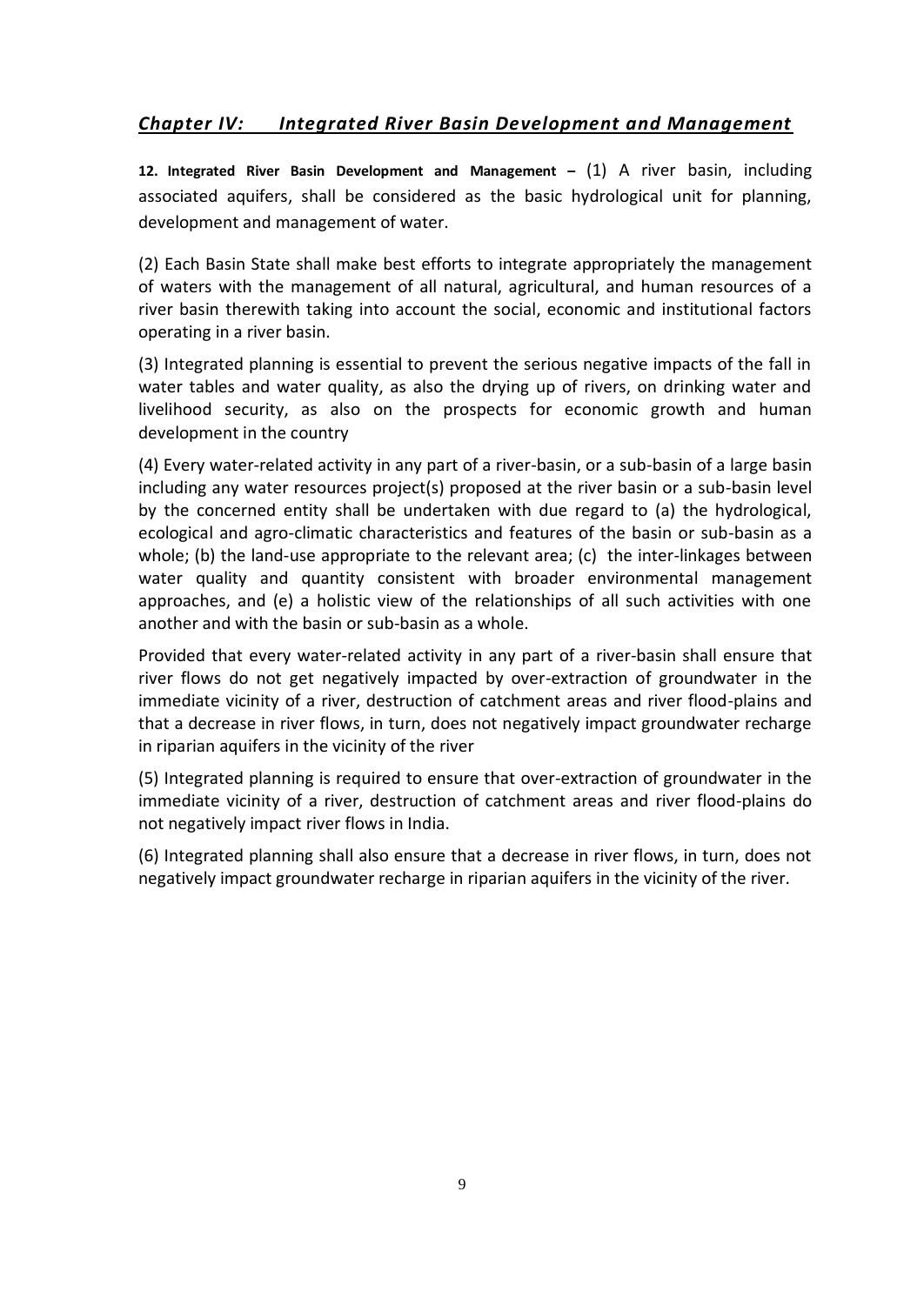(7) River basins or sub-basins shall be managedin a way that ensures scientific planning of land and water resources, taking basin/sub-basin as unit, with unified perspectives of water in all its forms (including precipitation, soil moisture, ground and surface water) and ensuring holistic and balanced development of both the catchment and the command areas, based on the recognition that water is a common pool resource held by the state in public trust.

(8) Equitable and optimal utilisation of waters within a river basin shall be ensured, with due regard to the present and future needs for life and livelihoods, social justice and equity, and ecological sustainability.

(9) EachState Government shall develop, manage and regulate basins of intra-State rivers through a River Basin Master Planto be implemented by an appropriate institutional mechanism.

Provided that each State Government shall cooperate and participate constructively in planning and management of inter-State rivers along with other co-basin States.

(10) The Central Government shall provide for establishment of a River Basin Authority for each inter-State river basin, or for a sub-basin of sub inter-sate river basin wherever appropriate, for optimum and sustainable development of the inter-State rivers and river valleys,with active participation and cooperation by all basin States to ensure equitable, sustainable and efficient utilisation of water resources with emphasis on demand management through conjunctive and integrated use of resources.

(11) Each River Basin Authority shall prepare a Master Plan for the River Basin, under its jurisdiction, comprising such information as may be prescribed and the Master Plan, so prepared, shall be reviewed and updated after every five years after due consultation with all other planning agencies and stakeholders.

(12) The River Basin Master Plan shall take due account of and be coordinated with plans for national economic and social development, the general plans for land use, rural and urban development, plans for river and aquifer rejuvenation and environmental protection, cumulative environment impact assessment and plans for treatment and use of treated waste water; and shall give due emphasis to regional agro-climatic considerations, while taking into account possible future scenarios (including climate change).

Provided that Water Security Plan within a basin mentioned under Section l5 of this Act shall be incorporated in the River Basin Master Plan.

(13) The River Basin Master Plan, at all stages, shall remain in the public domain, and shall be available online.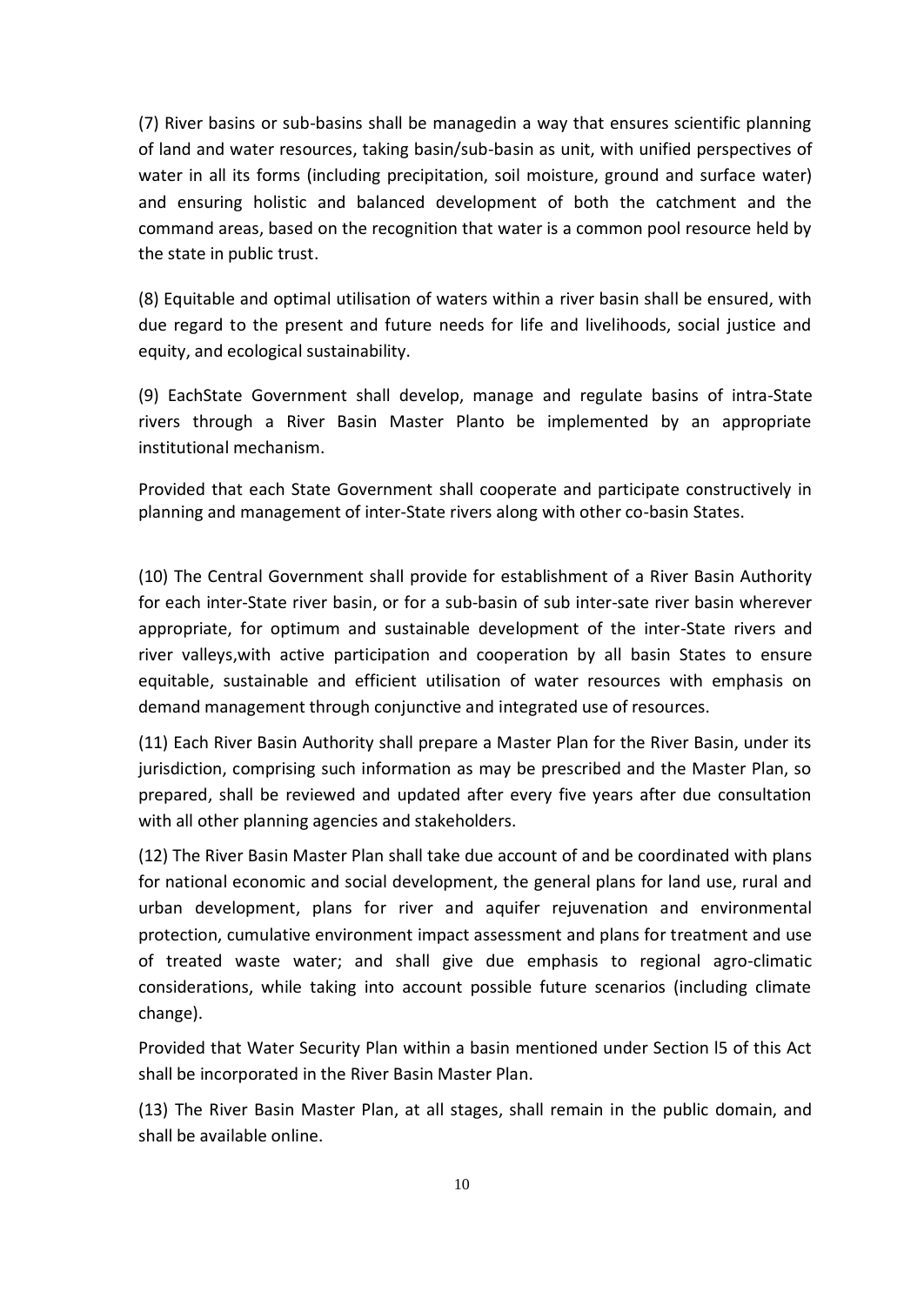(14) All decisions and actions on water resources of the River Basin, including implementation of water resources projects, shall progressively conform to the River Basin Master Plan.

(15) Inter-basin transfer of inter-state river water shall be considered on the basis of merits and historical uses of each case after evaluating the environmental, economic and social impacts of such transfers, with the involvement and agreement among concerned States and people from the outset.

**13. Project Planning and Management –** (1) All water resources projects shall conform to the River Basin Master Plan prepared under section 12, applicable efficiency benchmarks and shall take into account all social and environmental aspects in addition to technoeconomic considerations of the project, after seeking the prior informed consent of project affected families.

(2) Planning and management of water infrastructure, such as, dams, flood embankments, tidal embankments, among others, shall incorporate coping strategies as well for possible future scenarios including climate change.

(3) Concurrent monitoring at project and State levels will be done paripassu with execution of all components of water projects, with a view to prevent time and cost over-runs and to ensure timely delivery of enduring outcomes on the ground.

(4) Local authorities, like Panchayats, Municipalities, Corporations, wherever applicable, shall be empowered and involved in planning and management of the projects:

Provided that the unique needs and aspirations of the Scheduled Caste, Scheduled Tribe, women and other weaker sections of the society shall be given due consideration.

**14. Convergence in Water Sector Schemes –** (1) The appropriate Government shall take all possible measures to synergise and integrate different development schemes including schemes for water conservation, watershed management, irrigation, drinking water, sanitation and improvement of water quality at Panchayat or Municipality level and further at sub basin and basin level.

(2) The appropriate Government shall also specify enabling institutional framework including appropriate coordination and policy support mechanism for effective convergence of schemes.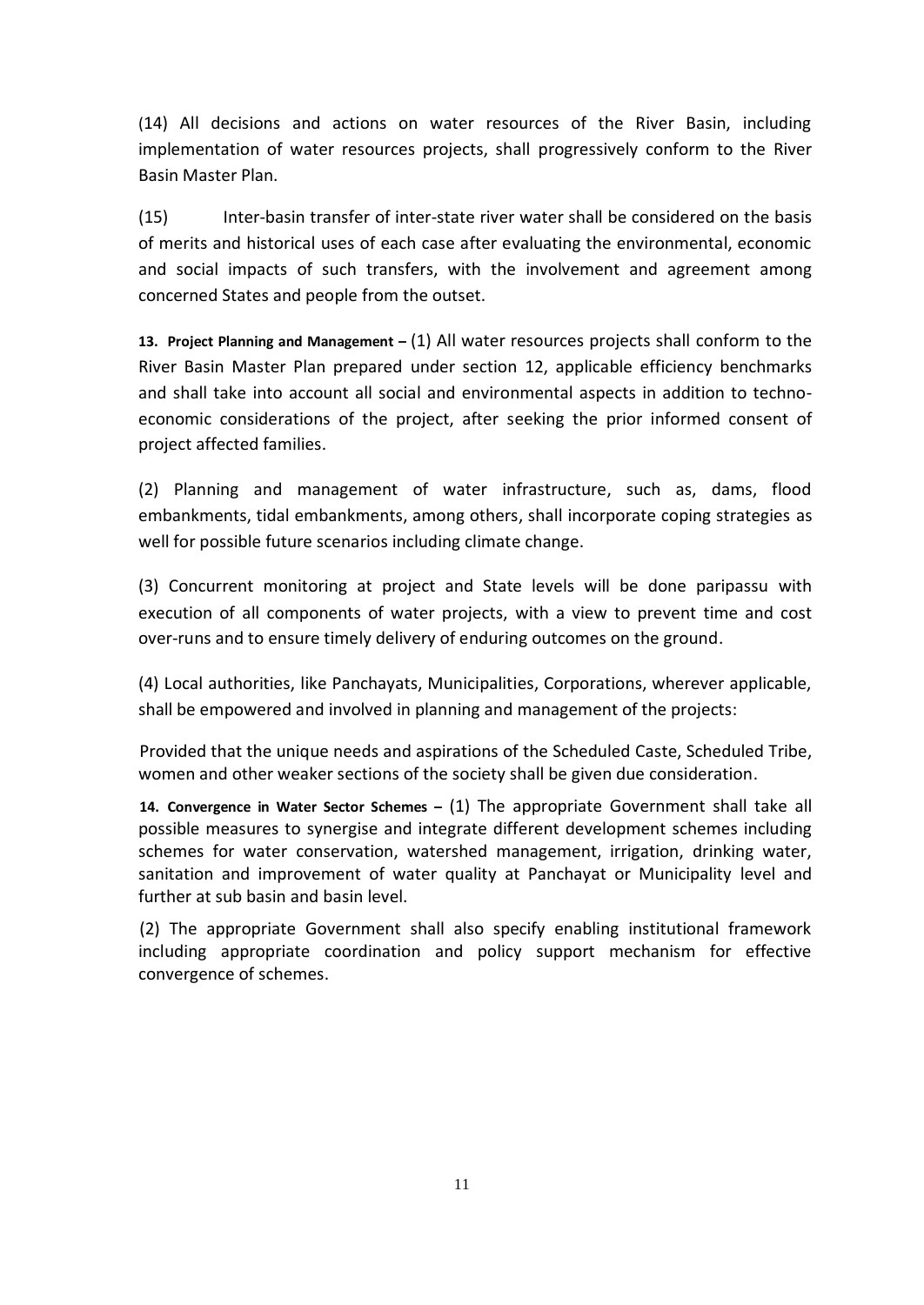#### *Chapter V: Planning for Water Security*

**15. Preparation of Water Security Plans –** (1) The appropriate Government shall prepare and oversee the implementation of a Water Security Plan for (a) attainment of sufficient quantity of safe water for life and sustainable livelihoods by every person; and (b) ensuring water security even in times of emergencies like droughts and floods

(2) The Water Security Plan shall be prepared at the lowest possible administrative level based on a determination of the estimated availability and requirement of water.

(3) The Water Security Plan shall contain, besides a description of water sources, catchments and groundwater aquifers, a statement of rights, duties, management responsibilities, and priorities of use.

Provided that the appropriate Government shall ensure, while preparing the Water Security Plan, that the Plan complements and is integrated with other water securityrelated plans, such as drinking water security plans that may be required under other laws or government schemes.

- **16. Content of Water Security Plans –** (1) The Water Security Plans shall, inter alia, include:
	- a) Incentives for switching from water-intensive crops and sanctions against continuing water-intensive crops;
	- b) Incentives for the adoption of water-conserving technologies, such as drip irrigation and sprinklers;
	- c) Restrictions on setting up of water-Intensive Industries in water stressed areas;
	- d) Setting up groundwater recharge structures;
	- e) Promoting the use of energy-efficient pumps;
	- f) Accommodate local traditional non-discriminatory water management practices;
	- g) Community based sharing of both surface and groundwater;
	- h) Measures for conjunctive use of surface and groundwater;
	- i) Ensure equitable use of irrigation water;
	- j) Measures to prevent the wastage of water;
	- k) Removal of obstructions of water bodies and water sources, including their catchment areas and removal of encroachments on surface water bodies; and
	- l) Other measures as may be appropriate to the specific aquifer, watershed and/or River Basin.
- (2) The Water Security Plan shall provide for effective strategies to mitigate and alleviate drought or flood conditions.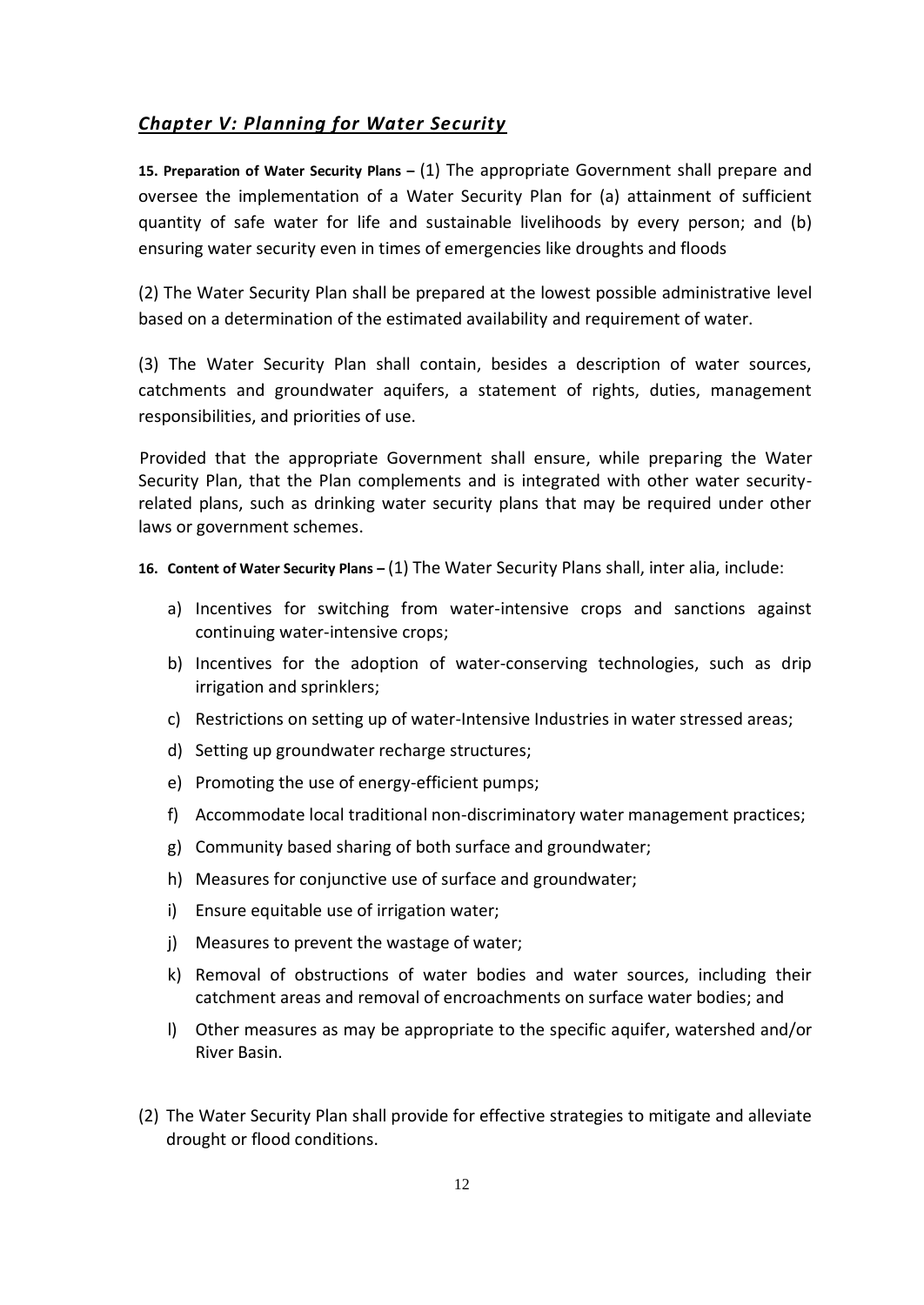**17. Adoption and Validity of the Water Security Plan –** (1) The Water Security Plan shall be adopted as per procedures prescribed by the appropriate Government.

(2) The Water Security Plan shall be valid for a period of five years from the date on which it becomes binding. It shall be revalidated or amended after every five years:

Provided that where compelling reasons, such as significant hydrological changes or drought, warrant it, the Water Security Plan may be revised or amended before the expiry of five years.

**18. Sustainable Groundwater Management –**(1) Groundwater shall be conserved, protected, regulated and managed through appropriate laws withfollowing objectives:

- a) Ensuring the realisation of the right to life through the provision of water for life;
- b) Meeting livelihoods and basic human needs, and livestock needs;
- c) Promoting sustainable groundwater use in the public interest, based on a longterm protection of available resources;
- d) Ensuring that the protection, conservation, regulation and management of groundwater is integrated with the protection, conservation, regulation and management of surface water to ensure conjunctive use;
- e) Ensuring the implementation of the principle of subsidiarity;
- f) Protecting ecosystems and their biological diversity;
- g) Reducing and preventing pollution and degradation of groundwater;
- h) Ensuring that present and future generations have access to sufficient quantity and quality of groundwater for life; and
- i) Ensuring protection against gender discrimination and other socio-economic inequalities in access to groundwater.

(2) The regulation of groundwater shall be in consonance with the principles of nondiscrimination and equity, the principles of subsidiarity, the precautionary principle, an integrated approach to groundwater management and shall conform to the constitutional provisions for decentralisation of powers and functions.

(3) Groundwater is a common heritage of the people held in public trust, for the use of all, subject to reasonable restrictions to protect all water and associated ecosystems and in its natural state is not amenable to ownership by the state, communities or persons; for which the state at all levels is the public trustee.

(4) Groundwater laws shall provide for the setting up of groundwater protection zones, which shall be accorded the highest priority in terms of groundwater protection and regulation and the preparation of groundwater security plans by the appropriate Government.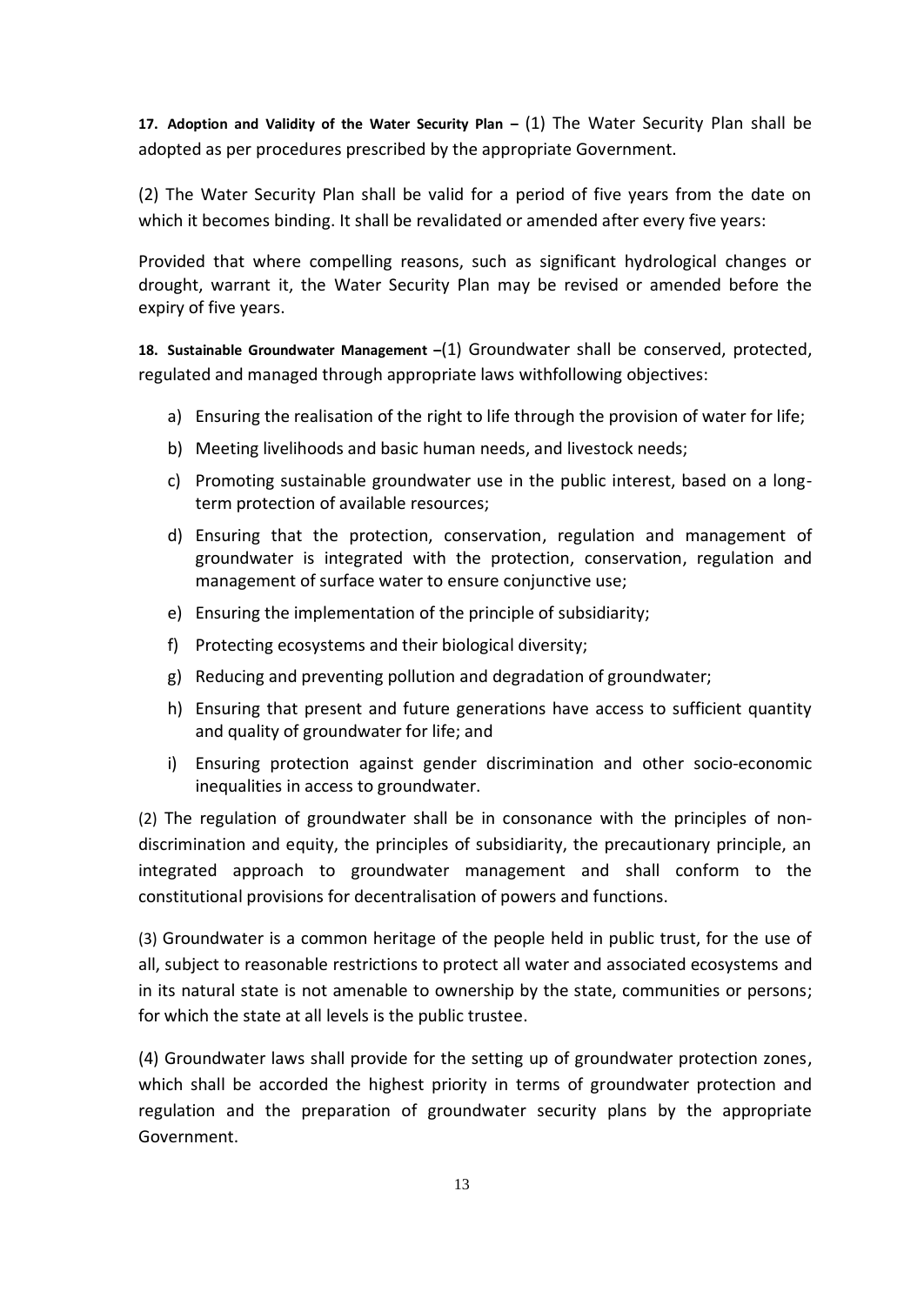(5) Groundwater shall be protected, conserved, regulated and managed primarily by panchayati raj institutions, both rural and urban.

**19. Preservation of Water Quality –** (1) Subject to the provisions of the Environment (Protection) Act 1986 and Water (Control and Prevention of Pollution) Act 1974, the approach to the prevention and control of pollution and contamination of water sources shall include:

- a) enforcing recycle and reuse of water;
- b) minimising the generation of waste in all water uses;
- c) reducing non-point source of pollution;
- d) recovering, to the extent possible, water for some use from waste; and
- e) ensuring that nothing that does not meet certain stringent quality standards, as may be prescribed, is allowed to enter water sources.

(2) Water quality in all rivers, streams, surface water bodies, aquifers and other water sources throughout the country, shall be protected and improved to conform to such standards as may be prescribed.

(3) The pollution of water sources and supplies shall be discouraged through the application of the precautionary principle and the polluter pays principle by the appropriate government:

Provided further that in applying the polluter pays principle due regard shall be had for ensuring that the payment by the polluter is quantified on the basis of the costs of health impacts, livelihood losses and also ecosystem losses as also costs for remediation of water sources and supplies so as to restore them to pre-polluted condition, while ensuring that the principle is not distorted to mean that payment authorises pollution.

**20. Flood Mitigation and Management –** (1) The Central Government shall develop a Decision Support System (DSS) for flood forecasting and flood inundation under the National Water Informatics Centre (NWIC).

(2) Each State Government shall also develop their own DSS to address state-specific issues.

(3) The NWIC shall ensure that the central DSS and that of each State is provided adequate and effective linkage.

(4) The appropriate Government shall strive towards mitigating water related disasters like floods, through structural and non-structural measures, with emphasis on flood plain zoning, rehabilitation of natural drainage systems, coping mechanisms and preparation and periodic updating of emergency action plans / disaster management plans.

(5) The appropriate Government shall expand flood forecasting extensively across the country and modernize flood forecasting using real time data acquisition system and linked to forecasting models.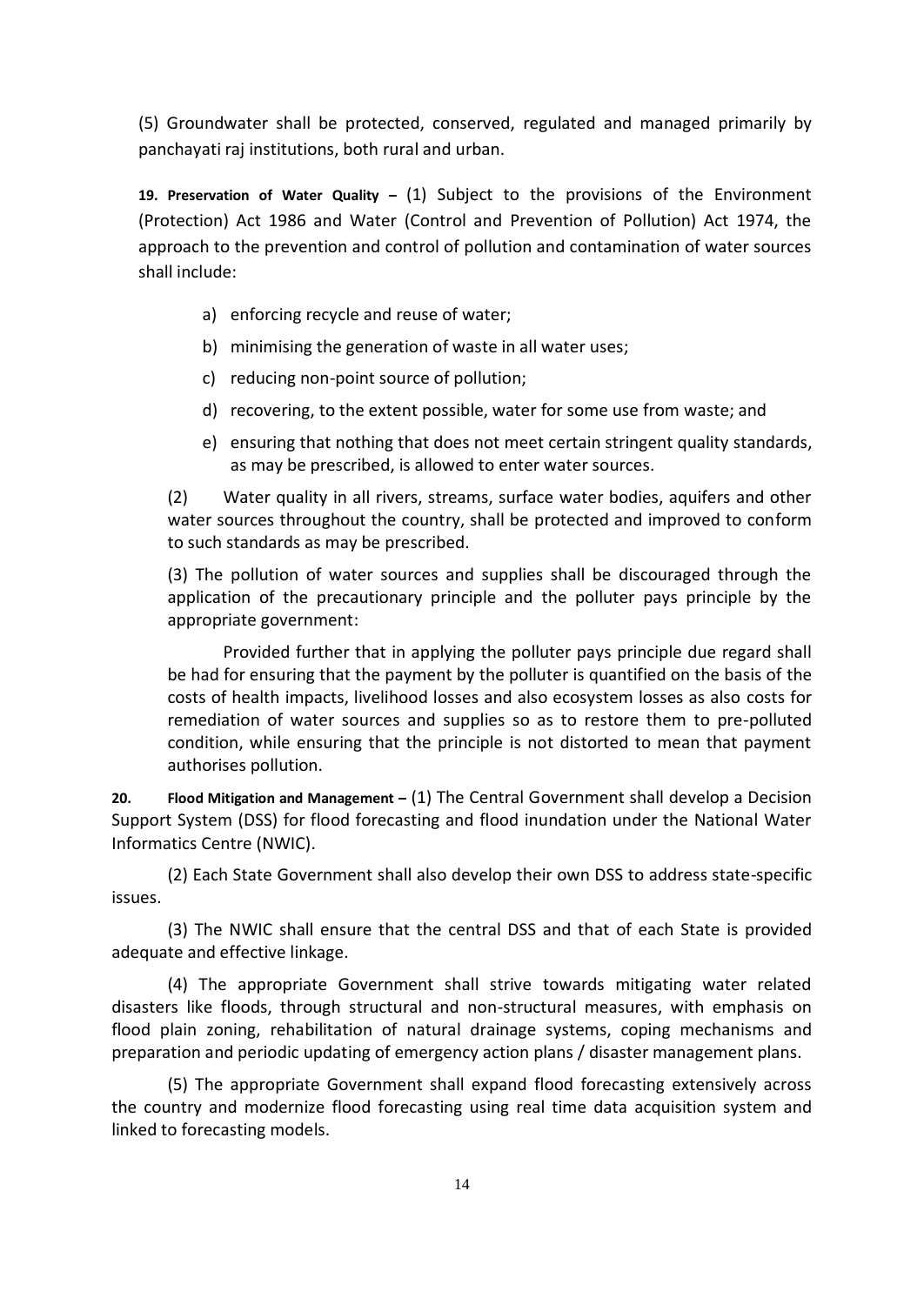(6) The appropriate Government shall ensure that land use practices are such as to minimize and not aggravate the adverse impacts of floods, including by ensuring that interference in or encroachment upon natural channels and drainage paths are avoided.

(7) Operating procedures for reservoirs shall be evolved and implemented in such a manner to have flood cushion with adequate advance warning to downstream regions and to reduce trapping of sediment during flood season on the basis of sound decision support system.

**21. Drought Mitigation and Management –** (1) Each State Government shall prepare a Drought Mitigation and Management Policy and Action Plan within six months of coming into force of this Act.

(2) The Drought Mitigation and Management Policy and Action Plan shall include a drought risk and vulnerability assessment for the State, identify programmes and measures for drought mitigation on the basis of the various indices of drought and shall include the participatory management of irrigation, crop water budgeting, soil and water conservation, agro-forestry, measures that are necessary to reduce soil erosion, augment groundwater recharge and soil moisture, reduce the volume and velocity of run-off and improve the efficiency of water use, amongst other things.

(3) This Drought Mitigation and Management Policy and Action Plan shall include laying down the priorities for use of reservoir/tank storage.

(4) As deficient or irregular rainfall may not replenish water storage in reservoirs to the full reservoir level, the Zilla Parishad shall guide the District Collector to determine the priorities in respect of water use available in reservoirs/tanks:

Provided that the first priority shall be given to the provision of water for life for which sufficient quantity of water shall be reserved in each reservoir/tank.

(5) For inter-district and inter-state reservoirs, the concerned River Basin Authority shall lay down priorities for use of reservoir/tank storage

Provided that the first priority shall be given to the provision of water for life for which sufficient quantity of water shall be reserved in each reservoir/tank.

**22. Water Pricing and Water Regulators –** (1) The pricing of water shall be based on a differential pricing system in recognition of the right to water for life and its multiple roles, being a part of history, culture and religion. The following principles shall guide water pricing:

a) Water as a part of water for life as defined herein, shall not be denied to anyone on the ground of inability to pay: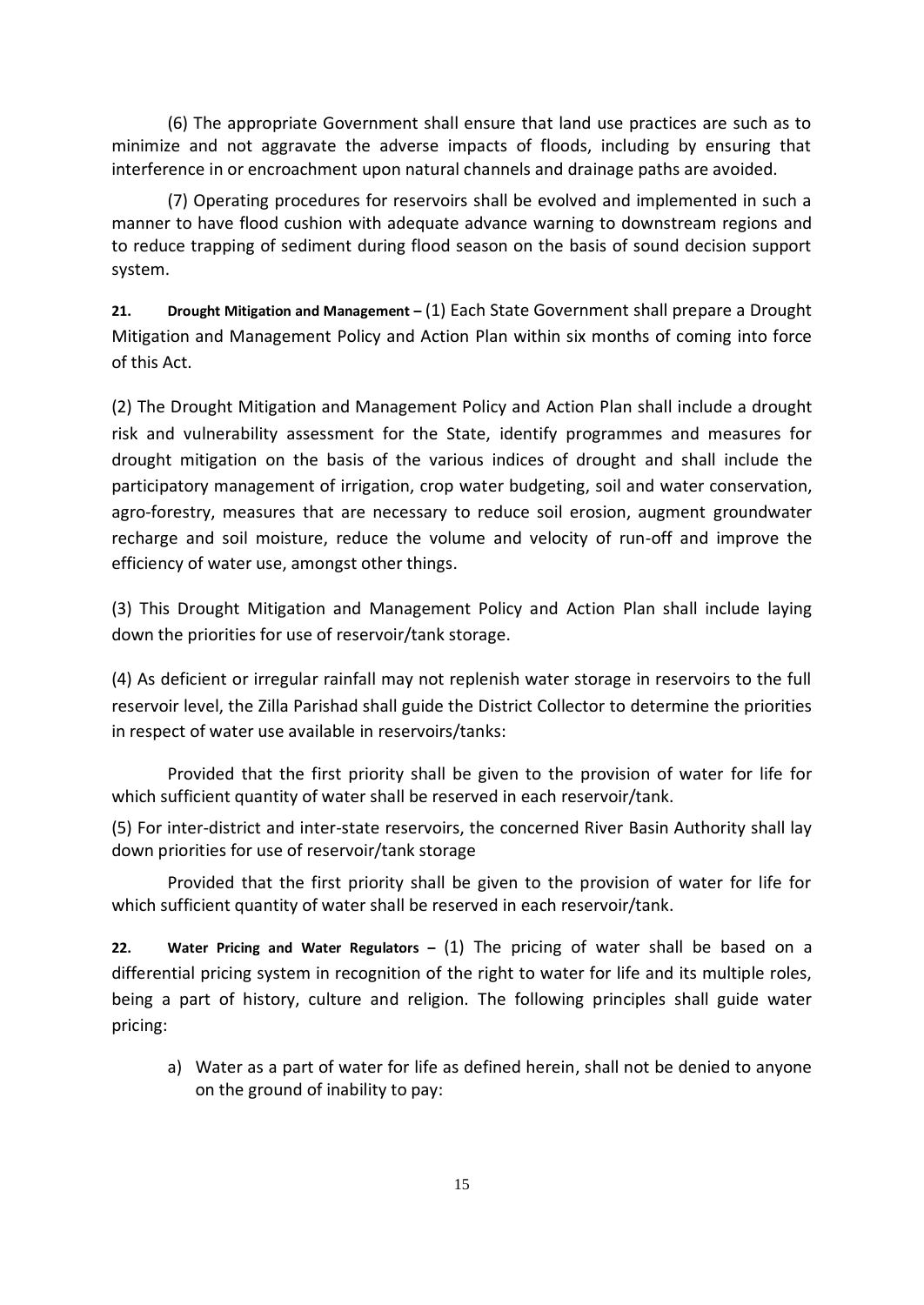- b) Water used for commercial agriculture and for industry or commerce may be priced on the basis of full economic pricing, or higher if needed and appropriate in a given case.
- c) Water used for subsistence or vulnerable livelihoods may be priced at such rates as may be considered appropriate in the relevant socio-economic circumstances and may be left to transparent, participatory and equitable community decisions.
- d) For domestic water supply, a graded pricing system may be adopted, with full cost recovery pricing for the high-income groups, affordable pricing for middleincome, and a certain quantum of free supply to the poor to be determined by the appropriate Government, or alternatively, a minimal quantum of water may be supplied free to all.
	- (1) All States shall establish a statutory multi-disciplinary Independent Water Regulatory Authority to ensure adherence to the provisions of this Act.
	- (2) The independent Water Regulatory Authority shall ensure equitable access to water for all and its fair pricing depending on the purposes for which water is used.
	- (3) The Authority shall function in a transparent and participatory manner, conducting widespread public consultations and hearings before deciding upon tariffs.
	- (4) Water charges shall be determined on volumetric basis and shall be reviewed periodically in order to meet considerations of equity and efficiency.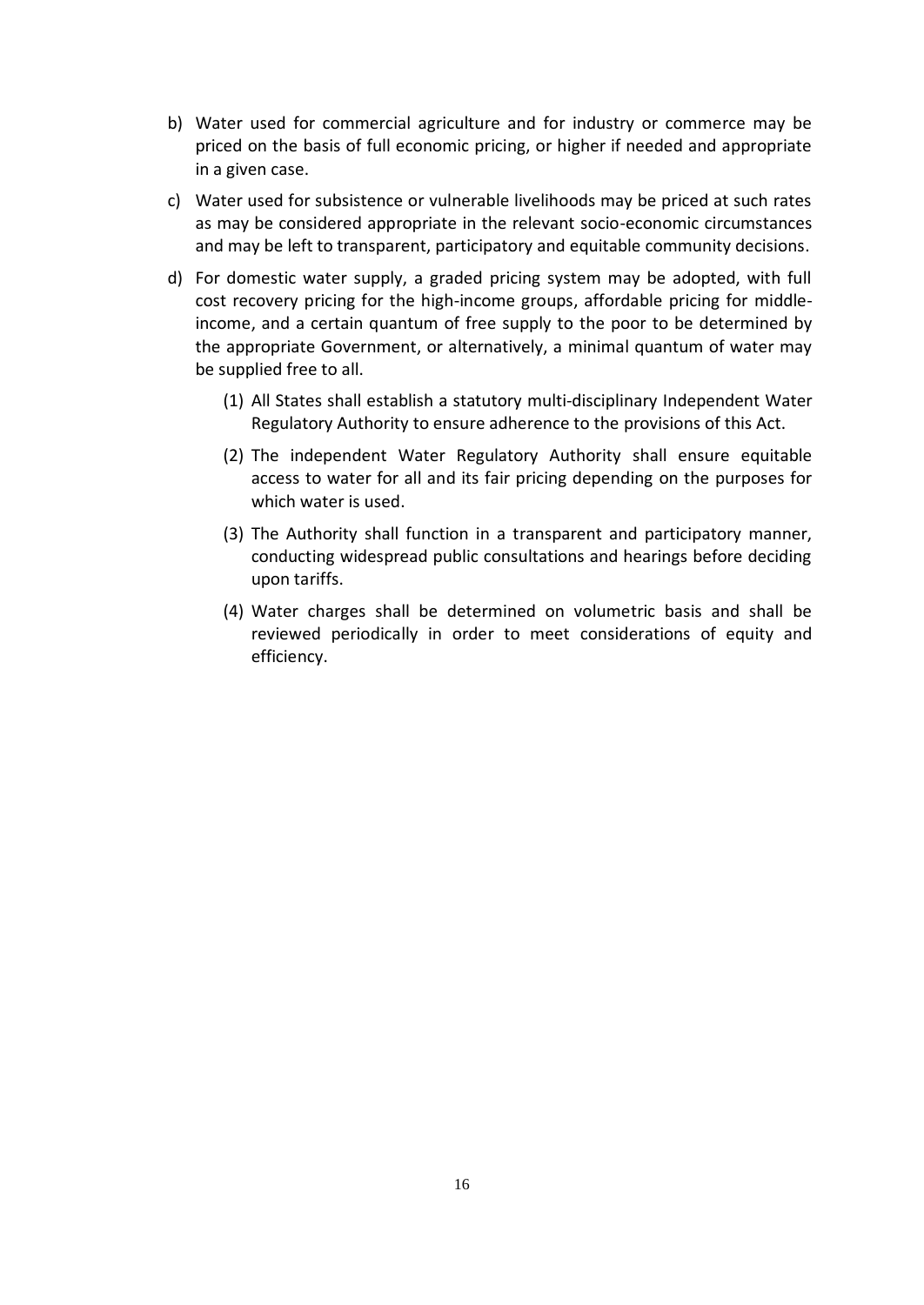#### *Chapter VI: Sectoral Use of Water*

**23. Urban Water Management –** (1) Every municipality/corporation shall prepare a water security plan/water budget that also includes sourcing of water

(2) The plan should be based on a definite proportion of local and exogenous sources, where exogenous water is to be used to supplement local sources and not replace them

(3) Prior to demanding water from exogenous sources, the concerned municipality/corporation should demonstrate that all local sources like local water harvesting, recycle and re-use and also efficiency measures have been taken into account and the demand for exogenous water should be for filing the gap.

(4) The appropriate Government shall ensure conformity with the service level benchmarks for water supply, sanitation, solid waste management and storm water drainage, as may be prescribed.

(5) Urban water supply shall be metered and priced on a volumetric basis:

Provided that the appropriate Government shall provide sufficient quantity of water for drinking and sanitation free of cost as part of the realization of the right to water for life.

Provided further that annual water accounts and water audit reports, indicating leakages and pilferages, shall be published to sensitize communities for reduction of non-revenue water giving due consideration to associated social equity issues.

(6) The appropriate Government shall ensure that urban water supply and sewage treatment schemes are integrated and executed simultaneously, with provision of sewerage charges included in the water supply bills.

(7) The appropriate Government shall encourage reuse of urban water effluents from kitchens and bathrooms, after primary treatment, in flush toilets ensuring no human contact with human excreta.

(8) Water resources projects and services shall be managed with community participation.

Provided that for improved service delivery on sustainable basis, the State Governments and urban local bodies may associate private or public sector agencies in public private partnership (PPP) or public-public partnership (PUP) mode with penalties for failure, regulatory control on prices charged and service standards, with full transparency in conditions of service contracts, definite provisions for grievance redressal and with full accountability to democratically elected local bodies.

**24. Participatory Irrigation Management –** (1) The appropriate government shall recognise, undertake and encourage a participatory approach to irrigation management at all levels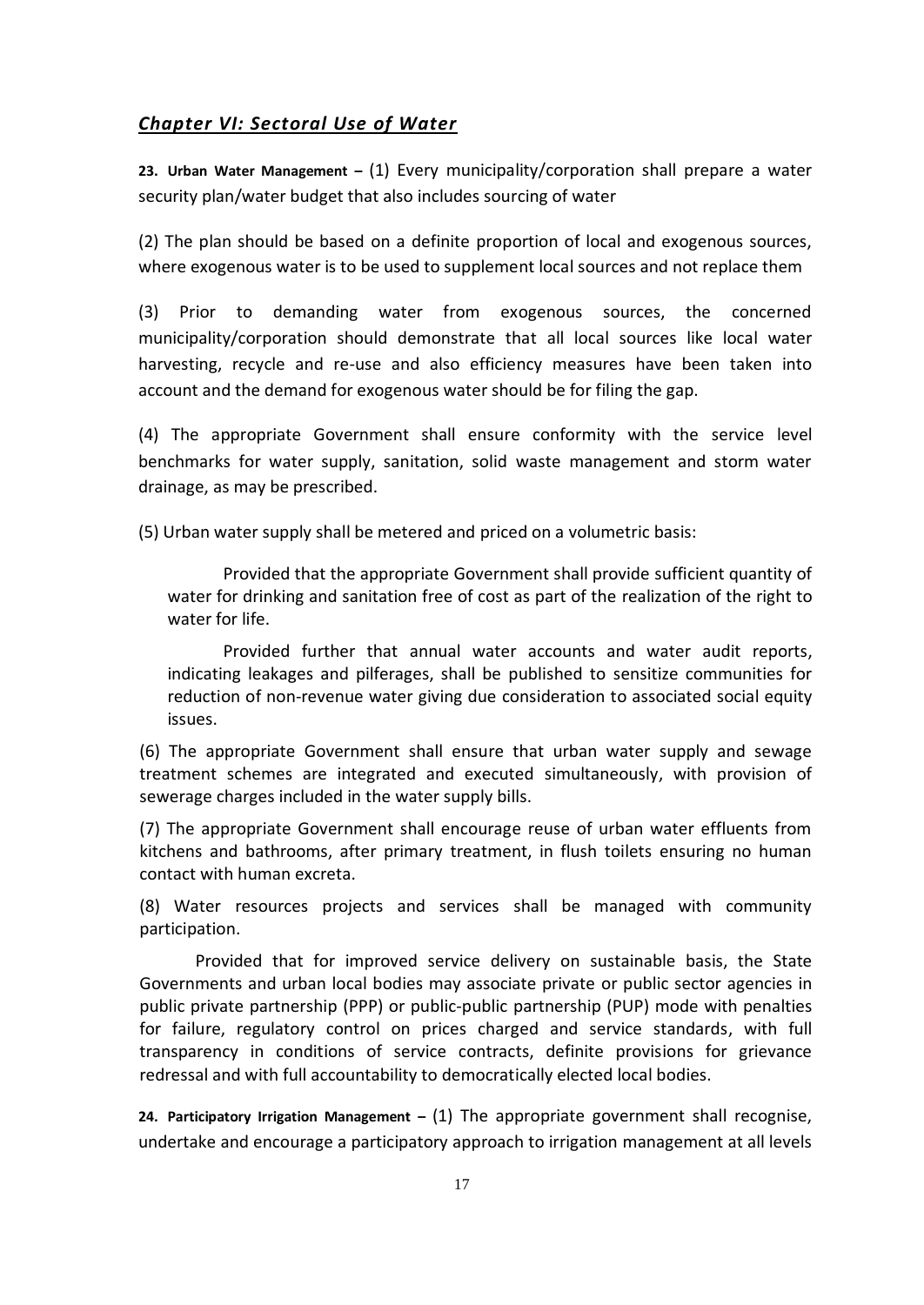through appropriate laws, regulations and administrative measures including the establishment of Water Users Associations.

(2) Water Users Associations (WUAs) shall be accorded statutory powers to collect and retain a portion of Irrigation Service Fees, which will be determined by the WUAs in a transparent and participatory manner:

Provided that adequate provisions shall be made to ensure financial discipline and sustainability of such Water Users Associations.

(3) The decisions for conservation, management and regulation of water shall be based on the principle of subsidiarity and such decisions shall be made with the involvement of users, especially women, in the planning and implementation of water projects.

(4) The WUAs shall function as a Committee of the Gram Panchayat but with sufficient autonomy in functioning, through rules to be specified by the appropriate government. (5) The appropriate government shall establish a regular system for water related data sharing, sensitization and capacity building of Gram Panchayats, and WUAs and for their involvement in planning and implementation of water resources projects so as to ensure sustainable management of water and improvement of water quality.

**25. Industrial Water Management –** (1) All industrial units shall make every possible attempt to reduce their water footprint over time.

(2) All companies using large volumes of water (beyond a limit to be specified by the Appropriate Government) shall be required to transparently state their water footprint in their Annual Reports, including information, such as, water utilisation per unit produce, effluent discharge details, rain water harvested, water reuse details and fresh water consumption. They shall also include the outline of a plan to reduce their water footprint over time and a statement of where they have reached every year in the attainment of these goals.

(3) Industries with high intensity of water use should not be located in regions prone to water stress or in drought prone regions.

(4) Industries in water short regions shall be allowed to either withdraw only the make up water or have an obligation to return treated effluent to a specified standard back to the hydrologic system.

(5) Pricing of water for industry shall include efficiency costs and capital charges.

(6) Incentives shall be implemented to encourage recovery of industrial pollutants including recycling and reuse that are otherwise capital intensive.

(7) There shall be prohibitive penalties to discourage profligate use, with denial of water supply services beyond a threshold, as may be prescribed by the appropriate government.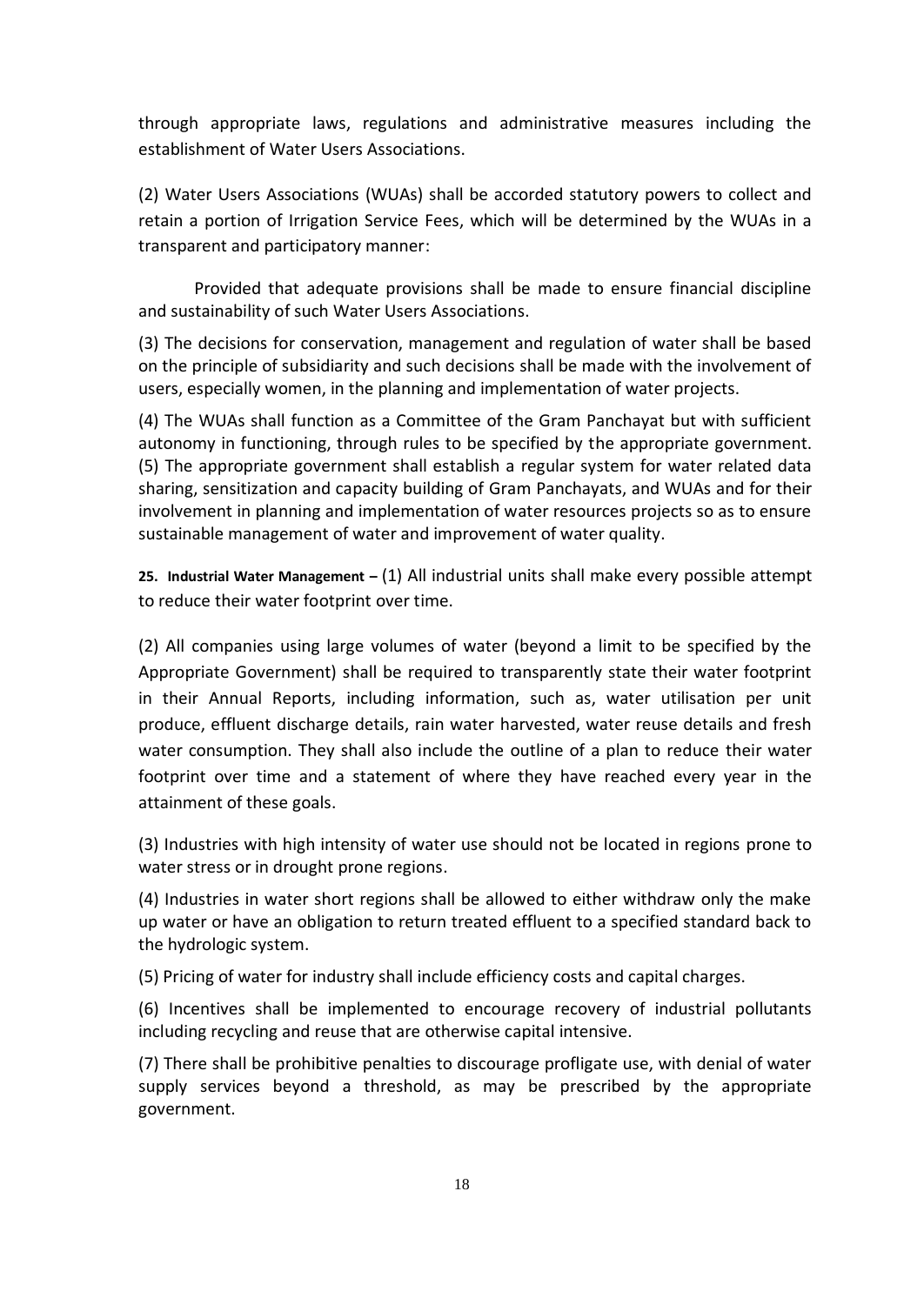#### *Chapter VII: Access to and Transparency of Water Data, Promotion of Innovation and Knowledge Management*

**26. Data Sharing –** (1) The appropriate Government shall put all water and water-related data in public domain which shall include data on rainfall, humidity, temperature, wind velocity, evaporation rates, groundwater levels, groundwater quality, surface water sources and water available for irrigation, soils and all data related to water use by the stake holders as considered appropriate for all uses of water.

(2) The data shall be put on an interactive platform in such a manner so as to make the access simple for even a semi-literate user by ensuring, inter alia, that the interactive platform also contains a list of common questions and answers.

(3)The appropriate Government shall assign a unique village ID to all the villages in the country to make data easily accessible to the rural population and a similar unique ID system shall be generated for the urban areas as well.

(4) The appropriate Government shall put in place a weather risk management system that will alert the farmers when there is a danger of extreme weather.

(5) The appropriate Government shall provide value added services, including pest and disease alert applications, in combination with the weather forecast that would equip the farmers to handle and manage their crops better.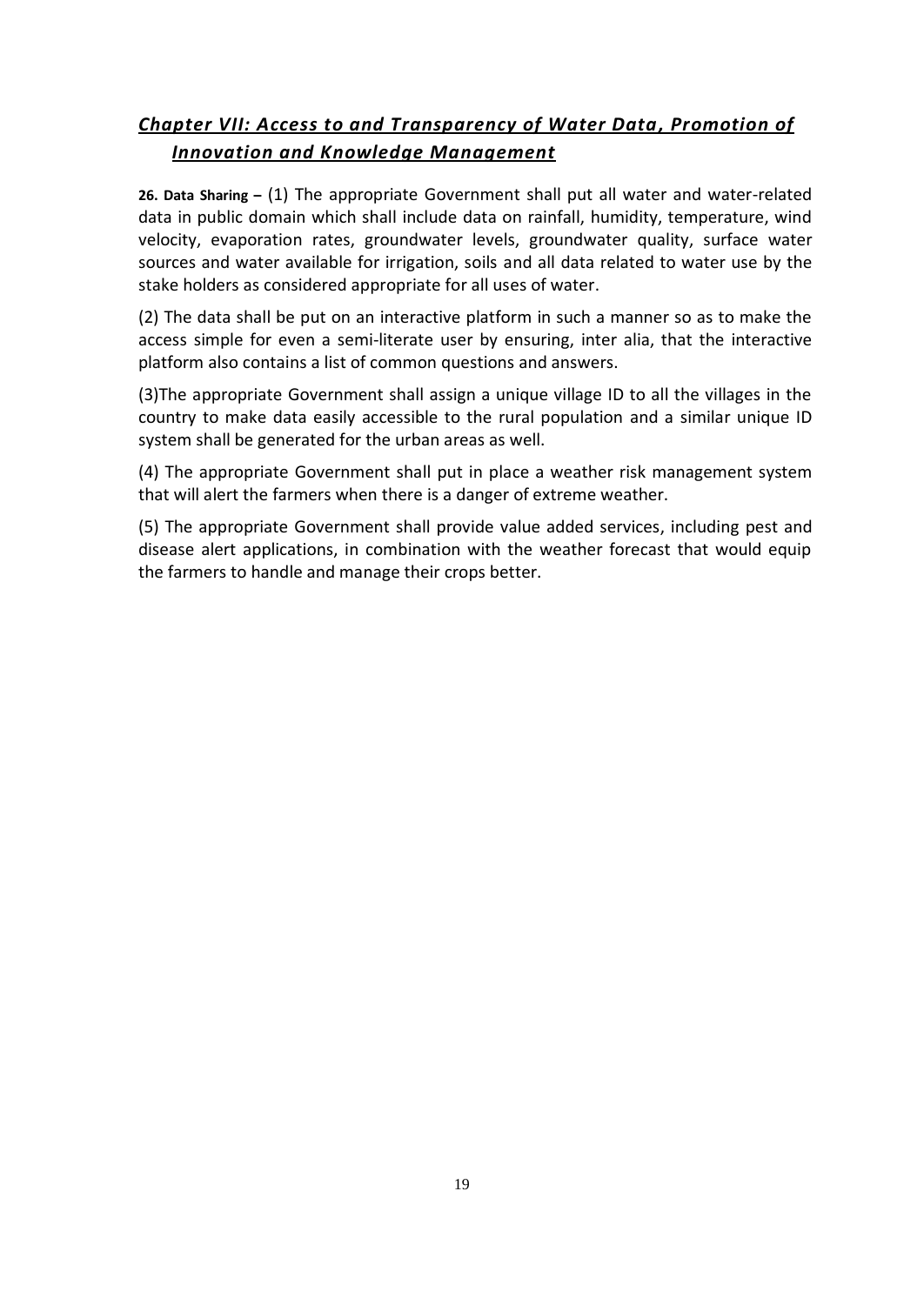(6) The appropriate Government shall also put in place a system that detects the amount of water to be provided to a field based on the field water content, biomass and rainfall probability that would aid in optimization of water provision to the crop and ensure efficient crop management.

(7) The use of mobile phone and IVR technology shall be put in place through appropriate apps for the farmer to access the above data.

(8)Water users shall provide groundwater related data to the appropriate Government, such as new tubewell, deepening of tubewell, dug well, pumps, and any water quality issues.

**27. Water Resources Information System –** (1) The Central Government shall develop and maintain a publicly available web based Water Resources Information System (IndiaWRIS) on Geographical Information System Platform, integrating water resources and other related data with satellite imageries through use of state-of-the-art Information Technology.

(2)A National Water Informatics Centre shall be established to collect, collate and process hydrologic data regularly from all over the country, conduct the preliminary processing, and maintain it in open, transparent, accessible and user-friendly manner in the IndiaWRIS.

(3) An appropriate agency shall be set up for each river basin/sub-basin to collect and collate all data on regular basis with regard to rainfall, river flows, area irrigated by crops and by source, utilizations for various uses by both surface and ground water and to publish water accounts on ten-day basis every year for each river basin with appropriate water budgets and water accounts based on the hydrologic balances.

Provided that the agencies shall maintain, supply and feed water related data at prescribed intervals into IndiaWRIS.

(4) The agencies established pursuant to sub-section (3) shall be networked with the nationwide network connecting to the central server hosting IndiaWRIS.

**28. Promotion of Innovation and Knowledge Management –** (1) The appropriate Government shall make all efforts to enable easy access for all stakeholders to knowledge related to all aspects of water management.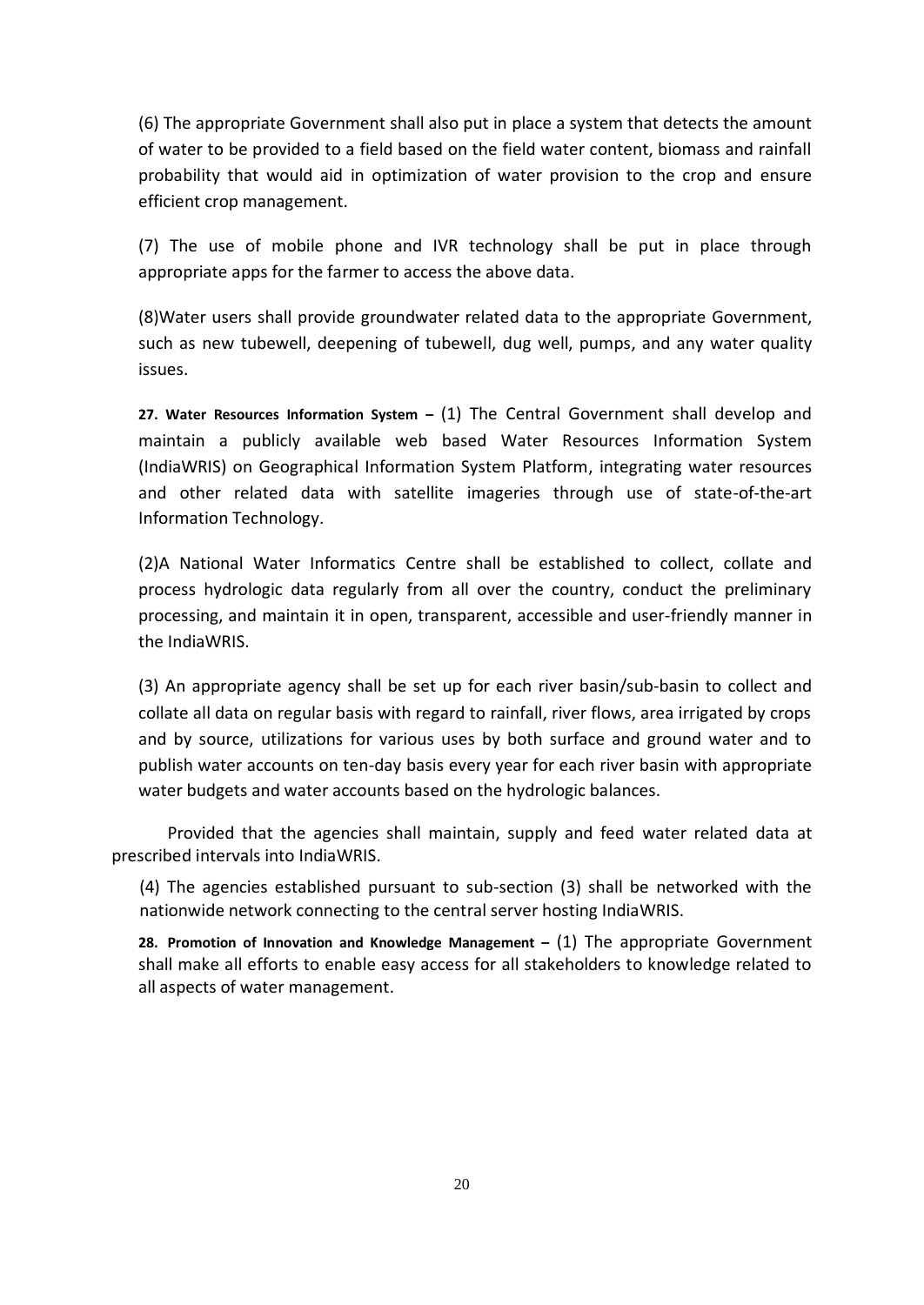(2) The appropriate Government shall promote indigenous knowledge relating to water management in all its aspects.

(3) The appropriate Government shall promote better land-soil-water management with scientific inputs from local research and academic institutions.

(4) The appropriate Government shall promote continuing research and advancement in technology to address issues in the water sector.

(5) The appropriate Government shall encourage, recognize and award innovations in the water sector.

#### *Chapter VIII: Water Conflicts Prevention and Resolution*

**29. Water Conflicts: Inter-State River Water Disputes–** (1) Appropriate institutional arrangements shall be established at all levels within the State and beyond up to an inter-State river-basin, to obviate and/or resolve emerging inter-State river-water disputes through negotiations, conciliation or mediation, or other such means, at the earliest stages before the disputes become acute, so as to avoid recourse to adjudication as far as possible.

(2) In such efforts, and in the event of adjudication under the Inter-State Water Disputes Act 1956 (as amended in 2002) if it becomes necessary, the following broad principles shall be kept in view:

(a) None of the States in a river-basin owns the river but as public trustees of the water resources of the river, all of them have rights to use the water of the river:

Provided that such use does not violate the right to water for life of any person in the river basin.

(b) All basin States in a river system are equal in rights and status, and there is no hierarchy of rights among them, and further, in this context, equality of rights means not equal but equitable shares in the river waters, as stated in sub-section 2 (e) of this Section.

(c)The upper basin State shall adopt a cautious and minimalist approach to major interventions in inter-State rivers; provide advance information to the lower basin States about plans for intervention; consult them at all stages on possible impacts; and take care to avoid significant harm or injury to them.

(d) In an inter-State river system, all basin States shall cooperate in good faith in the equitable, prudent and holistic use of the river waters for the benefit of all.

(e) Where a State-wise allocation of the waters of an inter-State river becomes necessary, such allocation shall be governed by the principle of equitable sharing for beneficial uses.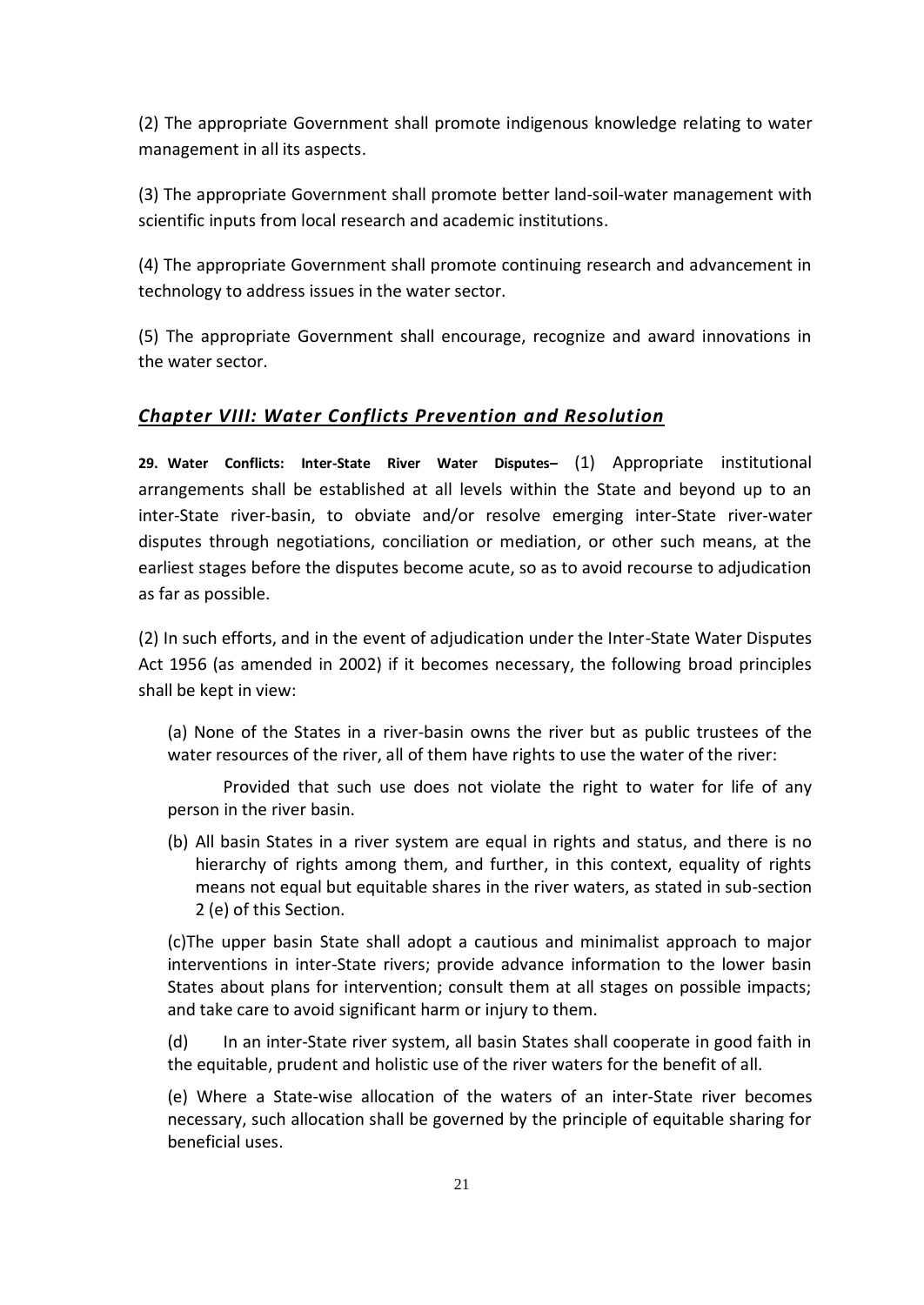(f) In any settlement by agreement or adjudication on an inter-State river waters dispute, the principles and modalities of sharing the waters in a difficult year of low flows shall be clearly laid down.

(g) Adjudication, wherever necessary, shall be pursued with goodwill and a willingness to find an acceptable answer to the dispute, including the possibility of an agreed settlement.

(2) The resolution of inter-State river-water disputes, whether by agreement or by adjudication, is not a one-time settlement but shall be recognized as a continuous process of conformity to the spirit of the settlement, and ensuring this shall be among the responsibilities of the institutional arrangements referred to in sub-section (1) of this section.

(3) Data of all kinds needed for the purposes of sub-sections (1) to (3) of this section shall be freely shared by the States concerned and put in the public domain for the information of all without any restrictions on the grounds of confidentiality or secrecy.

(4) All inter-state water sharing agreements shall be reviewed periodically, every 25 to 30 years, to properly respond to and engage with the changing circumstances on the ground

**30. Water Conflicts: Other Kinds –** (1) All efforts shall be made through appropriate institutional arrangements at all levels to prevent a water-related dispute or conflict from arising between or among different water-uses, or different groups or classes of users, or different areas, and when a dispute or conflict does arise, to settle it through negotiations, conciliation or mediation, or other such means, before the dispute or conflict becomes acute, so as to avoid recourse to litigation as far as possible.

**(**2) All such efforts shall be guided by the principles and priorities laid down under this Act.

(3) Data of all kinds needed for the purposes of sub-sections (1) and (2) of this section shall be freely shared by the authorities concerned and put in the public domain for the information of all without any restrictions on the grounds of confidentiality or secrecy.

(4)Existing water-related conflicts or disputes shall be reviewed and appropriate action taken in the light of the provisions of this Act.

#### *Chapter IX: Miscellaneous*

**31. Enforcement of the Act –** (1) States shall, where appropriate, enact laws, rules and regulations to accomplish the purposes set forth in this Act and shall adopt adequate and efficient administrative measures, including Management and implementation Plans for the enforcement of this Act.

Provided that the existing legislations both at the Central as well as State level shall be reviewed and amended, wherever appropriate, so as to conform to the principles and provisions of this Act.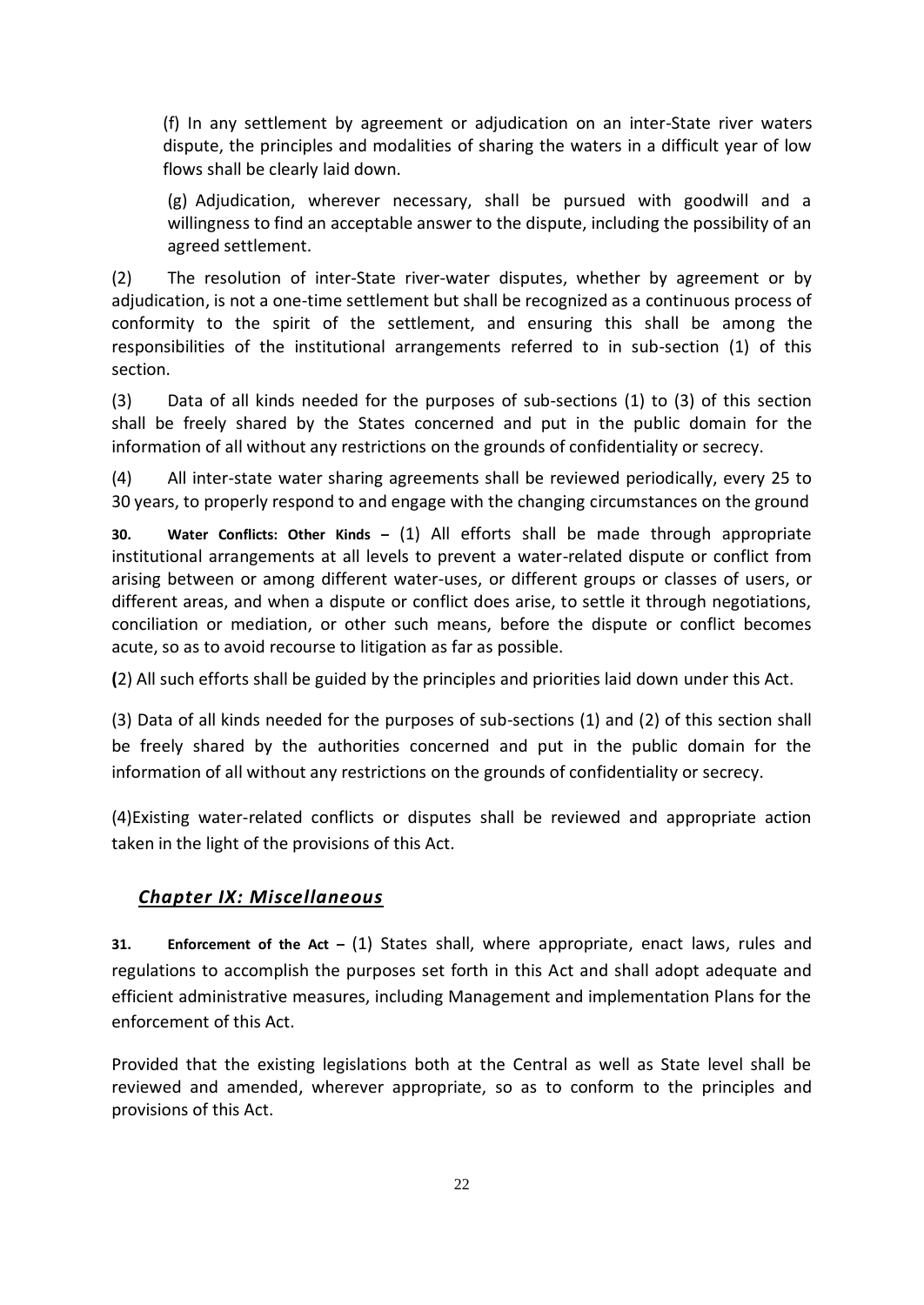Provided further that the State Government shall, within six months of coming into force of this Act, issue a Notification, making rules to operationalize the provisions of this Act.

(2) The appropriate Governments shall take all steps to ensure the availability of effective judicial remedies for persons whose legal rights have been violated including legal rights arising out of this Act, and who suffer or are under a serious threat of suffering damage arising from programs, plans, projects, or activities relating to water management.

(3) Remedies under this Section shall, as appropriate, provide for preventive remedies to prevent damage arising from programs, plans, projects, or activities relating to water management; compensation for damage; criminal prosecution of offenders and any other appropriate remedy in accordance with the provisions of any other law for the time being in force.

**32. Act to have overriding effect -**The provisions of this Act or the Plans made there under shall have effect notwithstanding anything inconsistent therewith contained in any other law for the time being in force or in any instrument having effect by virtue of such law.

**33. Power of the Central Government to make Rules -**The Central Government shall, within six months of coming into force of this Act issue a Notification, making rules to carry out the provisions of this Act

**34. Power to issue Guidelines -**The Central Government may, from time to time, issue such Guidelines, as it may consider necessary, to the State Governments for the effective implementation of the provisions of this Act.

**35. Laying of Rules and Plans –** (1) Every rule made by the Central Government under this Act shall be laid, as soon as may be after it is made, before each House of Parliament while it is in session, for a total period of thirty sessions, and if, before the expiry of session immediately following the session or the successive sessions aforesaid, both Houses agree in making any modification in the rule or both the Houses agree that the rule should not be made the rule shall have thereafter have effect only in such modified form or be of no effect, as the case may be; so, however that any such modification or annulment shall be without the prejudice to the validity of anything previously done under that rule.

(2) Every rule or Plan made by the State Government under this Act shall, as soon as, may be after it is made, be laid before each House of the State Legislature where there are two Houses, and where there is one House of State Legislature, before the House.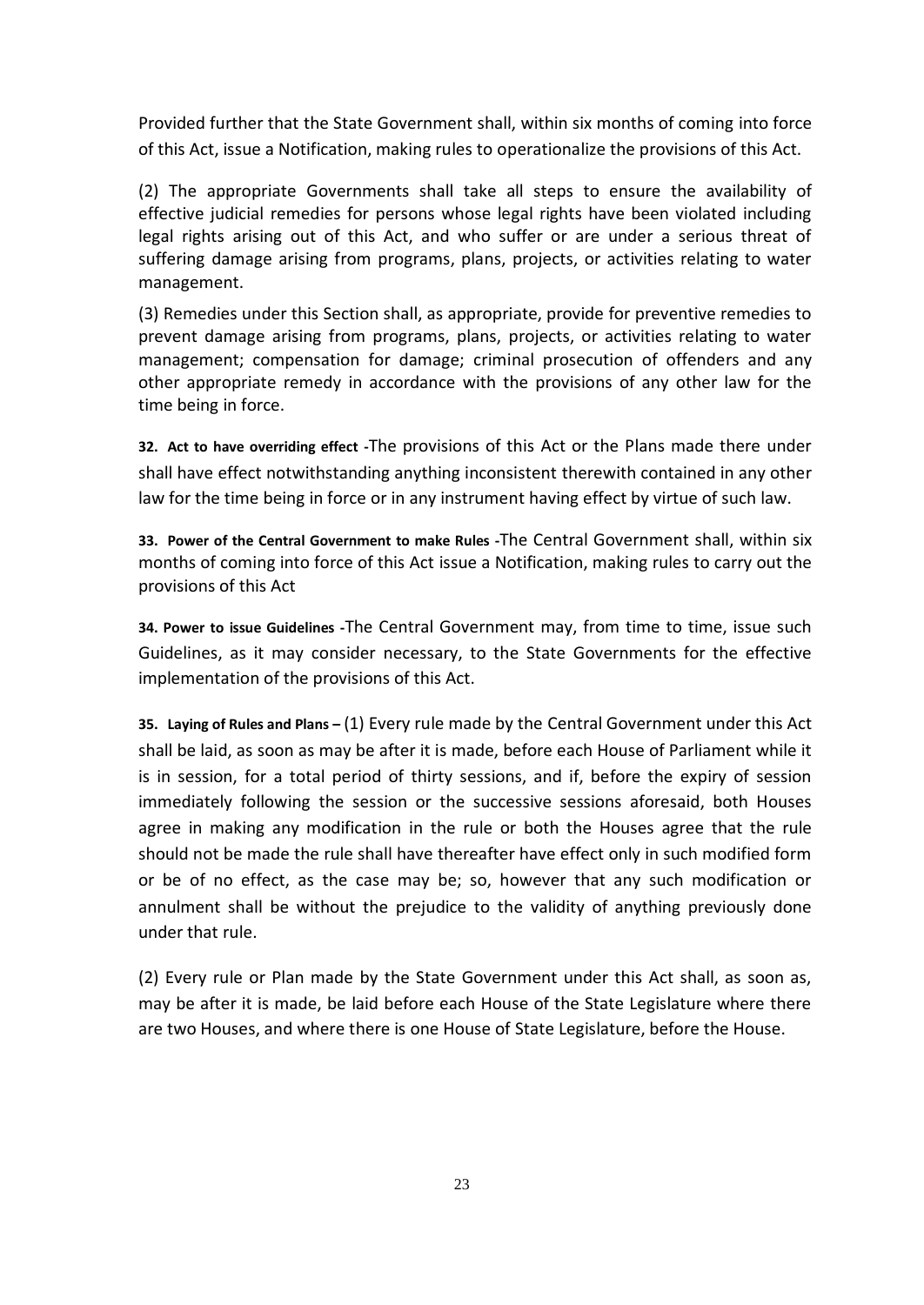#### **STATEMENT OF OBJECTS AND REASONS**

Water, like air, is one of the most basic requirements for life. If a national law is considered necessary on subjects such as the environment, forests, wildlife, biological diversity, etc., a national law on water is even more necessary. Water is as basic as (if not more basic than) those subjects.

Under the Indian Constitution water is primarily a State subject, but it is an increasingly important national concern in the context of: (a) the right to water being a part of the fundamental right to life; (b) the emergence of a water crisis because of the mounting pressure on a finite resource; (c) the inter-use, intra-State and inter-State conflicts that this is leading to, and the need for a national consensus on water-sharing principles, and on the arrangements for minimising conflicts and settling them quickly without resort to adjudication to the extent possible; (d) the threat to this vital resource by the massive generation of waste by various uses of water and the severe pollution and contamination caused by it; (e) the long-term environmental, ecological and social implications of efforts to augment the availability of water for human use; (f) the equity implications of the distribution, use and control of water: equity as between uses; users; areas; sectors; States; countries; and generations; (g) the international dimensions of some of India's rivers; and(h) the emerging concerns about the impact of climate change on water and the need for appropriate responses at local, national, regional, and global levels.

It is clear that the above considerations cast several responsibilities on the Central Government. Some of these can be dealt with only partially under existing laws such as the Environment (Protection) Act 1986, the Water (Prevention and Control of Pollution) Act 1974, and others. On inter-State rivers there are (i) Entry 56 in the Union List which enables the Central Government to act if Parliament legislates for the purpose, (ii) the River Boards Act 1956 enacted under it (which has remained inoperative), and (iii) the Inter-State Water Disputes Act 1956 enacted under article 262 of the Constitution and amended in 2002. However, inter-State rivers and river valleys are not the same thing as 'water' per se, and adjudication is not the only thing that needs to be provided for.

All the aspects enumerated earlier cannot be brought within the ambit of the existing Central laws. Given the concerns set forth above, the need for a national water law is selfevident. Such a law will not preclude the further use of Entry 56, or the re-activation of the River Boards Act, or amendments and improvements to the Inter-State Water Disputes Act.

Several States are enacting laws on water and related issues. These can be quite divergent in their perceptions of water. Various State are formulating their own State Water Policies. Here again, significant divergences are possible. Some divergences of policy and law may be inevitable and acceptable, but they have to be within reasonable limits set by a broad national consensus on certain basics.

Different State Governments tend to adopt different positions on the rights of different States over the waters of a river basin that straddles more than one State. Such legal divergences tend to render the resolution of inter-State river-water conflicts even more difficult than they already are. A national statement of the general legal position and principles that should govern such cases seems desirable.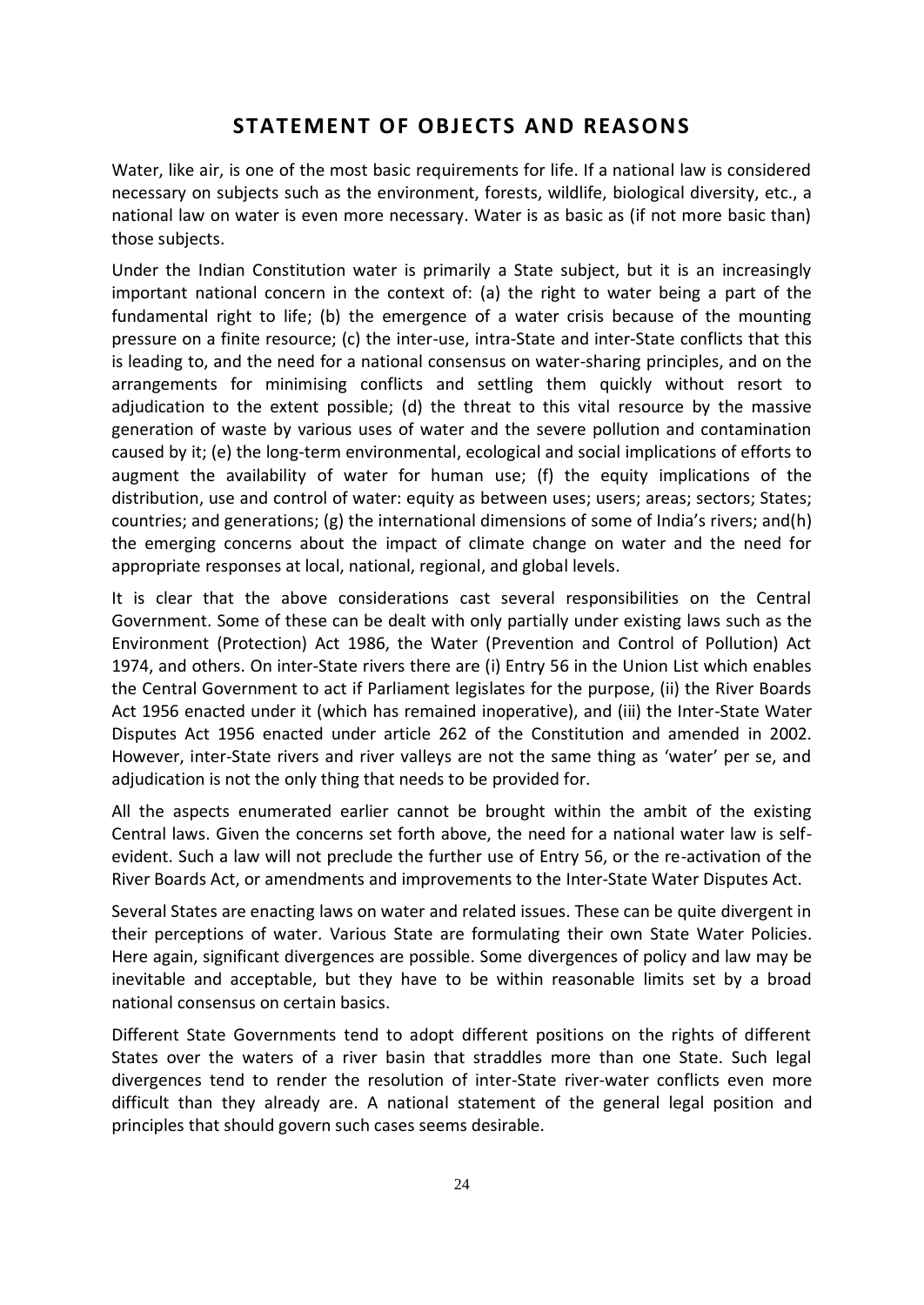The idea of a national water law is not something unusual or unprecedented. Many countries in the world have national water laws or codes, and some of them (for instance, the South African National Water Act of 1998) are widely regarded as very enlightened. There is also the European Water Framework Directive of 2000.

There has been widespread international legal recognition of the "doctrine of reasonable use" for both surface and groundwater. Article 5 of the1997 UN Watercourses Convention states: "Watercourse States shall in their respective territories utilize an international watercourse in an equitable and reasonable manner." Article 4 of the International Law Commission draft articles on groundwater (2008) also states that "Aquifer States shall utilize trans-boundary aquifers or aquifer systems according to the principle of equitable and reasonable utilization".

The considerations behind these national or supra-national documents are even more relevant for India given the extreme gravity of the water crisis and recurrent droughts occurring in the country, although the specific form of a water law for India will clearly have to be guided by the nature of the Indian Constitution and the specific needs and circumstances of this country.

It was the recognition of the need for a minimal national consensus on certain basic perceptions, concepts and principles that led to the adoption of the National Water Policy of 1987 and its revised versions in 2002 and 2012. However, a national water policy has no legal status. A national water law is necessary.

A framework water legislation is not intended to centralise water management or to change the Centre-State relations in any way. It provides an umbrella statement of general principles governing the exercise of legislative and/or executive (or devolved) powers by the Centre, the States and the local governance institutions.

The law incorporates all major legal pronouncements by the Supreme Court with reference to water such as the Public Trust Doctrine and the recognition of the right to water. The Supreme Court has held that "Our legal system includes the public trust doctrine as part of its jurisprudence. The State is the trustee of all natural resources which are by nature meant for public use and enjoyment" *[MC Mehta v. Kamal Nath*(1997) 1 SCC 388]. The Supreme Court has also made clear that it "must make a distinction between the Government's general obligation to act for public benefit, and the special, more demanding obligation which it may have as a trustee of certain public resources" [*Intellectual Forum v. State of A.P*(2006) 3 SCC 549]. It further explained that "The public interest doctrine is a tool for exerting long established public rights over short term public rights over private gain" [*Fomento Resorts & Hotels Ltd. v. Minguel Martins* (2009) 3 SCC 571]. On right to water, the Supreme Court has held that "Water is the basic need for the survival of human being and is part if right to life and human rights as enshrined in Art. 21 of the Constitution of India and can be served only by providing source of water where there is none." [*Narmada Bachao Andolan Vs UOI (2000) 10 SCC 664.*]. The Court has also held that "Right to live is a fundamental right under Art 21 of the Constitution of India and it includes the right of enjoyment of pollution- free water and air for full enjoyment of life." [*Subhash Kumar V State of Bihar ( 1991) 1 SCC 598].* It has further been held that "The natural Sources of air, water and soil cannot be utilized if the utilization result in irreversible damage to the environment." (2004) 12 SCC 118